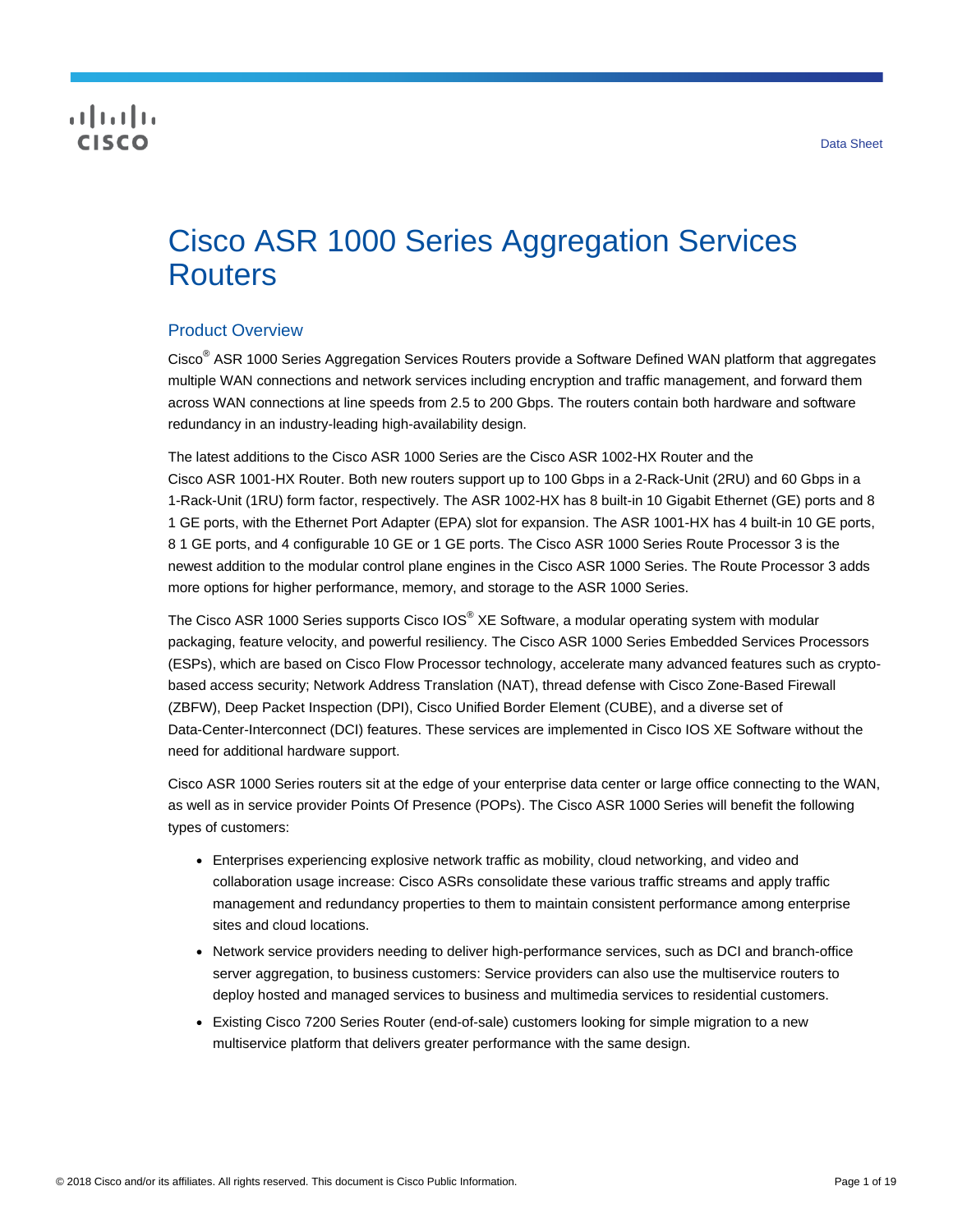#### Features and Benefits

The Cisco ASR 1000 Series Routers carry a modular yet integrated design, so network operators can increase their network capacity and services without a hardware upgrade. With flexibility in the number of connections, speed maximums, and price, you don't have to under- or overprovision for any network location.

Alternatively, you also have the option to buy "-X" and "-HX" models, so you can increase throughput by simply purchasing upgrade licenses as you grow to increase your network speed dynamically.

#### **Cisco Software-Defined WAN**

Cisco SD-WAN is a set of intelligent software services that allow you to reliably and securely connect users, devices, and branch office locations across a diverse set of WAN transport links. SD-WAN-enabled routers like the ASR 1000 dynamically route traffic across the "best" link based on up-to-the-minute application and network conditions for great application experiences. You get tight control over application performance, bandwidth usage, data privacy, and availability of your WAN links - control that you need as your branches conduct greater volumes of mission-critical business.

Table 1 summarizes the features and benefits of the Cisco ASR 1000 Series Routers.

|  | Table 1. | Features and Benefits of Cisco ASR 1000 Series Routers |
|--|----------|--------------------------------------------------------|
|--|----------|--------------------------------------------------------|

| <b>Feature</b>                                      | <b>Benefit</b>                                                                                                                                                                                                                                                                                                                            |
|-----------------------------------------------------|-------------------------------------------------------------------------------------------------------------------------------------------------------------------------------------------------------------------------------------------------------------------------------------------------------------------------------------------|
| <b>High Availability</b>                            |                                                                                                                                                                                                                                                                                                                                           |
| Redundant hardware components and power<br>supplies | • These components provide system and business continuity.<br>• The ASR 1006, ASR 1006-X, ASR 1009-X, and ASR 1013 have redundant route<br>processors and ESPs.<br>• The ASR 1001-X, ASR 1002-X, ASR 1001-HX, ASR 1002-HX, and ASR 1004 have<br>redundant instances of Cisco IOS XE Software.                                             |
| Stateful intrachassis redundancy                    | • Redundant hardware combined with modular software contains faults to prevent system<br>wide failure.<br>• Redundancy across routers is enabled by pairing routers that act as backup for each<br>other. The routers offer 99.999-percent ("five-nines") availability for consistent, high-<br>performance user application experiences. |
| In-Service Software Upgrade (ISSU) support          | • You don't need to schedule downtime windows; changes are made while the system<br>keeps on working, with nonstop routing availability.                                                                                                                                                                                                  |
| Cisco IOS XE Software Sub-package Mode              | • You can upgrade individual software components in less time.                                                                                                                                                                                                                                                                            |
| <b>Scalable Capacity and Throughput</b>             |                                                                                                                                                                                                                                                                                                                                           |
| <b>Cisco Flow Processor-based platform</b>          | • Advanced services can operate at high speeds without the need for additional hardware<br>or blades.                                                                                                                                                                                                                                     |
| <b>Hardware acceleration</b>                        | • Features such as Quality of Service (QoS), cryptography, and Access Control Lists<br>(ACLs) are processed in hardware.                                                                                                                                                                                                                  |
| Control- and forwarding-plane separation            | • You can scale control and data planes independently of each other.                                                                                                                                                                                                                                                                      |
| <b>Investment Protection</b>                        |                                                                                                                                                                                                                                                                                                                                           |
| Software modularity                                 | • You can mix and match the services that best meet your business needs; you won't<br>"waste" investments on capabilities you don't need.                                                                                                                                                                                                 |
| Pay-as-you-grow licensing with "-X" models          | • When you need greater throughput, you simply activate it with a change in software<br>license, rather than having to expend capital for additional hardware.                                                                                                                                                                            |
| <b>Cisco Shared Port Adapters (SPAs)</b>            | • You can reuse your investment in network I/O across platforms.                                                                                                                                                                                                                                                                          |
| <b>Cisco Network Interface Modules (NIMs)</b>       | • You can reuse your investment in network I/O across platforms.                                                                                                                                                                                                                                                                          |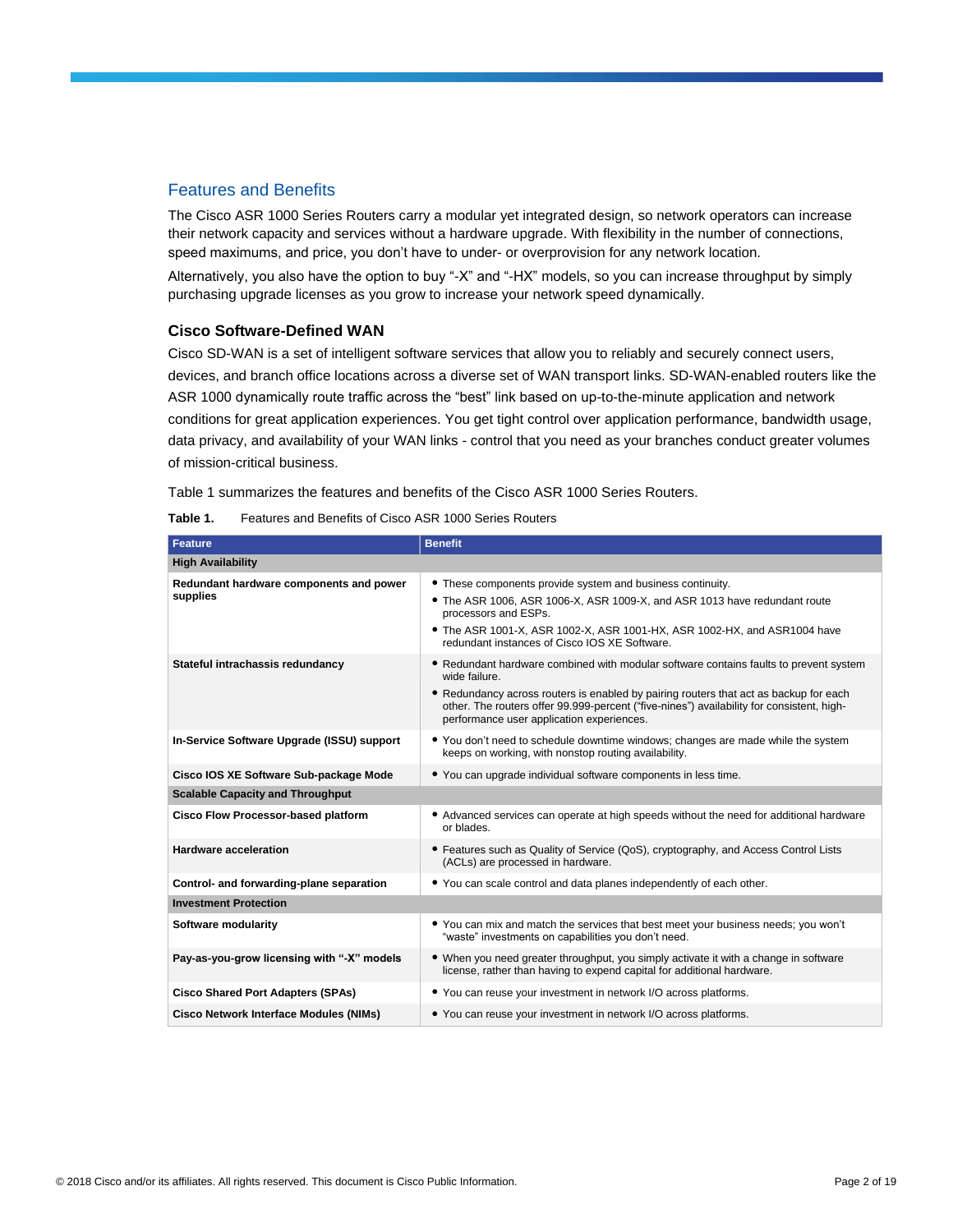#### Product Portfolio

The Cisco ASR 1000 Series contains 8 models with varying types of I/O connectivity and slots and different maximum throughput rates (Figure 1). All models use the innovative and powerful Cisco Flow Processor and support the same feature set based on the Cisco IOS XE Operating System. All this commonality simplifies management and operations.

- Cisco ASR 1001-X Router (Figure 2)
- Cisco ASR 1002-X Router
- Cisco ASR 1001-HX Router (Figure 3)
- Cisco ASR 1002-HX Router (Figure 4)
- Cisco ASR 1004 Router
- Cisco ASR 1006 Router
- Cisco ASR 1006-X Router
- Cisco ASR 1009-X Router
- Cisco ASR 1013 Router





**Figure 2.** Cisco ASR 1001-X Router



**Figure 3.** Cisco ASR 1001-HX Router

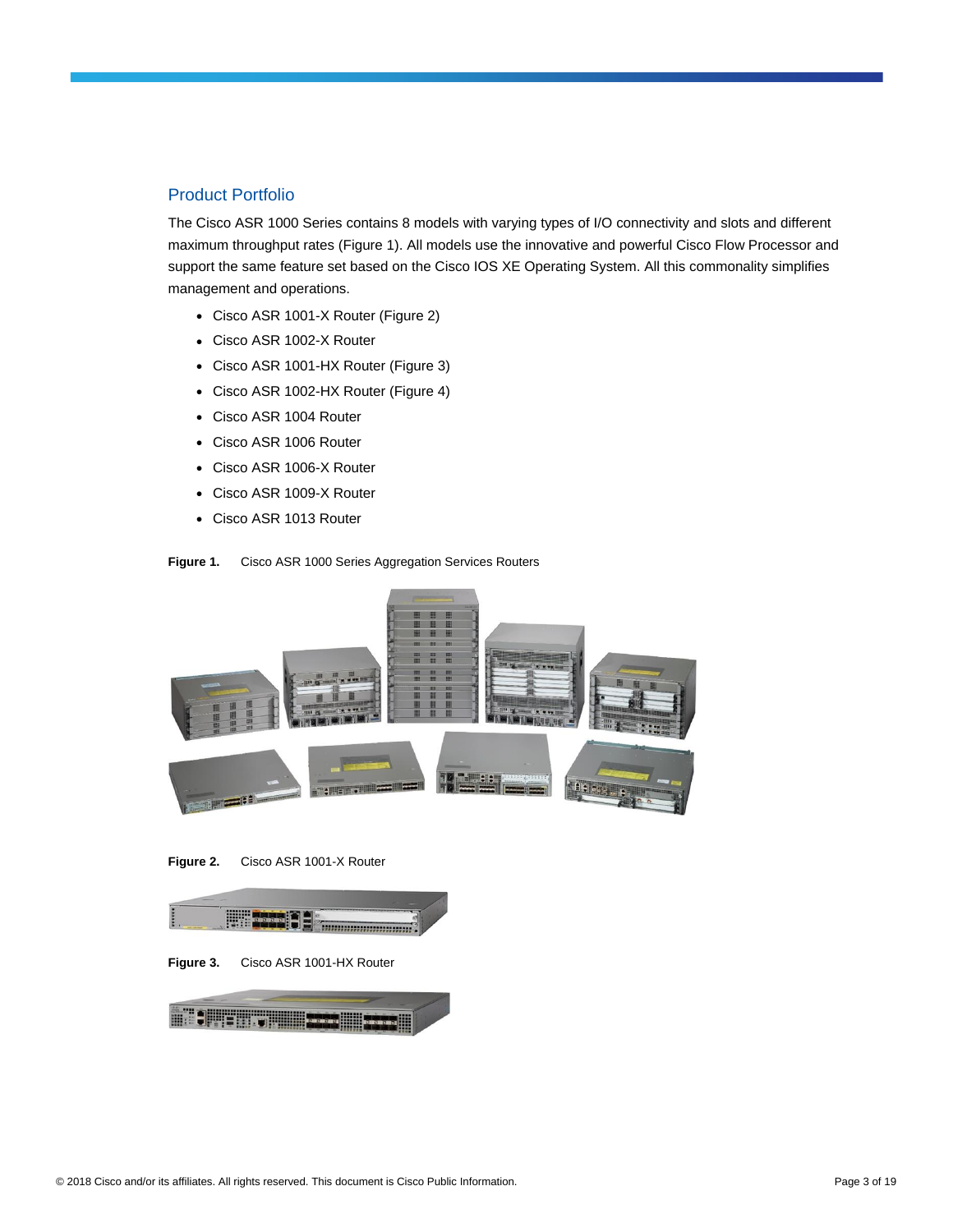#### **Figure 4.** Cisco ASR 1002-HX Router



#### Software Licensing

#### **Software Subscription through DNA Licensing**

The ASR 1000 series supports software based subscription using DNA based licensing. Two DNA based software subscription licenses are available for the WAN portfolio: DNA Advantage and Cisco ONE Advantage allowing customers to have a single unified solution that spans across the ASR 1000 series routers and its ISR 1000 and ISR 4000 counterparts.

The license tiers are structured to support the growth in business needs enabling the customer to move from basic functionality at branch to full-functionality with the DNA Advantage and expanding that to include WAN Optimization and Analytics on the Cisco ONE Advantage. This provides complete flexibility to move the same license across end-points based on growing network and security requirements, growth in bandwidth based on user and application growth at the sites as also the ability to change the management of the platform from on-prem to cloud or vice-versa.

DNA Licenses are supported for ASR 1000 platforms using the Cisco DNA Center, the controller and analytics platform at the heart of Cisco's intent-based network. For more information on the DNA Center and supported platforms, please refer to [https://www.cisco.com/c/en/us/products/cloud-systems-management/dna](https://www.cisco.com/c/en/us/products/cloud-systems-management/dna-center/index.html)[center/index.html](https://www.cisco.com/c/en/us/products/cloud-systems-management/dna-center/index.html)

#### **Cisco ONE Software**

Cisco ONE™ Software offers a valuable and flexible way to buy software for the WAN, access, and data center domains. At each stage in the product lifecycle, Cisco ONE Software helps make buying, managing, and upgrading your network and infrastructure software easier. Cisco ONE Software provides:

- Flexible licensing models to smoothly distribute customers' software spending over time
- Investment protection for software purchases through software services–enabled license portability
- Access to updates, upgrades, and new technology from Cisco through Cisco<sup>®</sup> Software Support Services (SWSS)

Cisco ONE for WAN gives organizations broad capabilities for branch offices and the enterprise edge. Cisco ONE Foundation for WAN connects and secures your branch office while optimizing for cost. Cisco ONE WAN Collaboration integrates voice and video into your branch office and network edge.

Software feature licenses are required to activate services on Cisco ASR 1000 Series Routers. Currently, two types of feature licenses are available. Certain services require only a Right-To-Use (RTU) license, whereas other services require both an RTU license and one or more number-of-sessions licenses. All the licenses on the Cisco ASR 1000 Series are honor-based, meaning that the licenses are not enforced through a product activation or license key.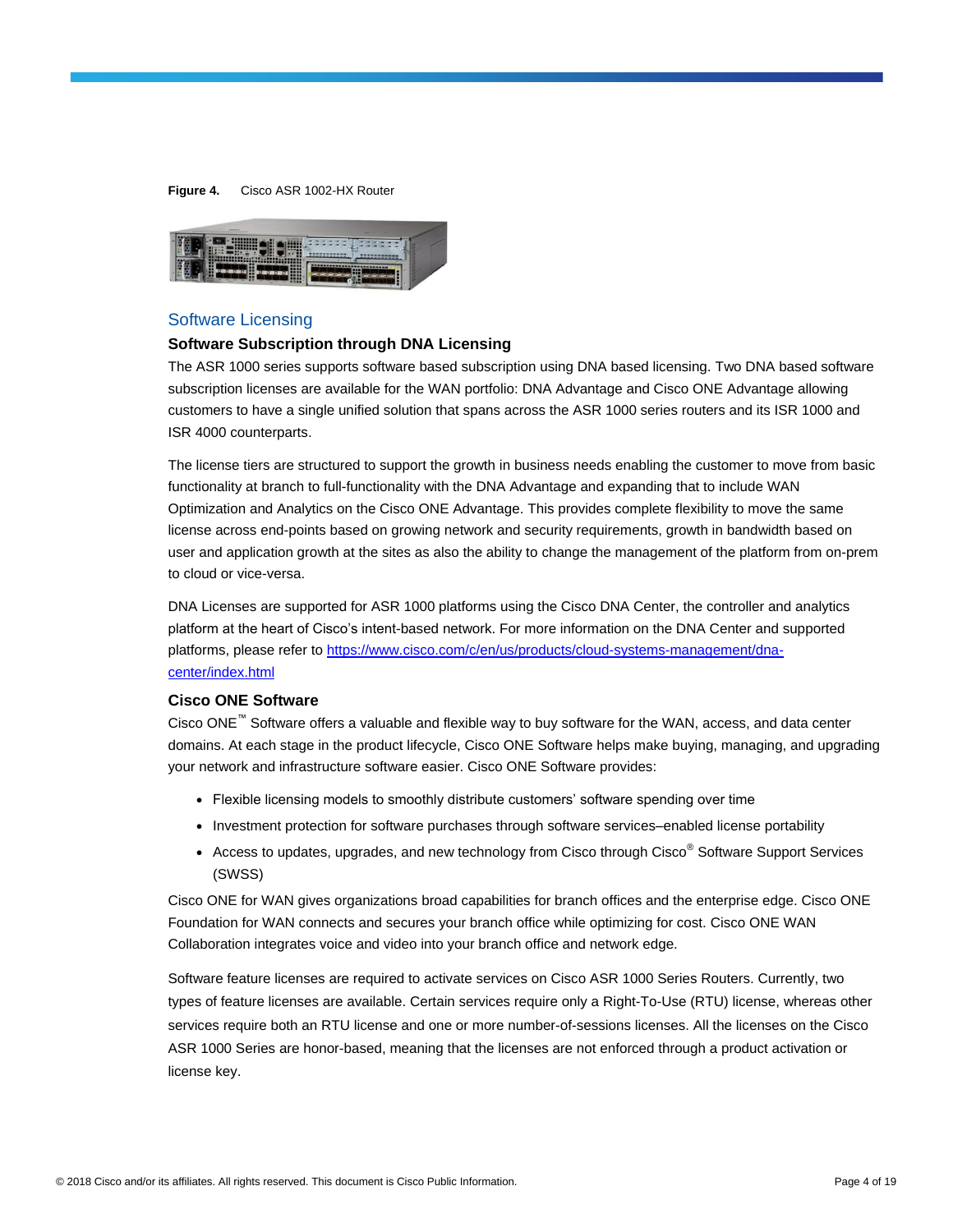For Cisco ASR 1000 Routers, one of the following five packages is required:

- Cisco ASR 1000 IOS XE UNIVERSAL NO PAYLOAD ENCRYPTION
- Cisco ASR 1000 IOS XE UNIVERSAL
- Cisco ASR 1000 IOS XE UNIVERSAL WITHOUT Lawful Intercept
- Cisco ASR 1000 IOS XE UNIVERSAL NO PAYLOAD ENCRYPTION WITHOUT Lawful Intercept

To enable a set of required features, one of the following three technology packages is required:

- Cisco ASR 1000 IP Base License
- Cisco ASR 1000 Advanced IP Services License
- Cisco ASR 1000 Advanced Services License

## Cisco ASR 1000 Series Use Cases

Tables 2 and 3 describe enterprise and service provider application examples, respectively.

| Table 2. |  |  | Cisco ASR 1000 Series Enterprise Applications |
|----------|--|--|-----------------------------------------------|
|          |  |  |                                               |

| <b>Deployment Scenario</b>                                                                                                                                        | <b>Description</b>                                                                                                                                                                                                                                                                                                                                                                                                                                                                                                                                                             | <b>System Characteristics</b>                                                                                                                                                                                                                                                       |
|-------------------------------------------------------------------------------------------------------------------------------------------------------------------|--------------------------------------------------------------------------------------------------------------------------------------------------------------------------------------------------------------------------------------------------------------------------------------------------------------------------------------------------------------------------------------------------------------------------------------------------------------------------------------------------------------------------------------------------------------------------------|-------------------------------------------------------------------------------------------------------------------------------------------------------------------------------------------------------------------------------------------------------------------------------------|
| WAN edge: Guarantee high-priority<br>applications by creating a virtual "glass<br>ceiling" for lower-priority applications.<br>Improve user experiences.          | • Applies Modular QoS CLI (MQC) policies on<br><b>VLANs or tunnels</b><br>• Limits an arbitrary collection of low-priority traffic to<br>a certain bandwidth<br>Classifies based on Differentiated Services Code<br>Point (DSCP), Network-Based Application<br>Recognition (NBAR), and Cisco IOS Cisco IOS<br>FPM (FPM) into numerous hierarchies, one for<br>high priority and one for low priority                                                                                                                                                                           | • Implements flexible hierarchies<br>• Supports 464,000 queues<br>• Allows all queues to have a minimum,<br>maximum, and excess bandwidth with<br>priority propagation                                                                                                              |
| Multiservice, scalable, and secure<br>headend:<br>IP Security (IPsec) VPN aggregation<br>scales to meet the new bandwidth<br>demands of service provider IP VPNs. | • Reduces Capital Expenditures (CapEx) and<br>Operating Expenses (OpEx) by migrating and<br>consolidating to fewer Cisco ASR 1000 Series<br>Routers<br>• Protects investment through easy transition to<br>much higher encryption support, offering<br>encryption support of up to 78 Gbps with the 200-<br>Gbps Cisco ASR 1000 Series ESP (ASR1000-<br>ESP200)<br>• Offers easier management through embedded<br>security services in the Cisco Flow Processor, with<br>no additional service modules or blades required<br>• Optimized for QoS and IP Multicast applications | • Supports thousands of sites<br>• Supports 8,000 IPsec tunnels<br>• Offers up to 78-Gbps encryption<br>performance and up to 200-Gbps<br>noncryptographic throughput support<br>with the Cisco ASR 1000 Series 200-<br>Gbps Embedded Services Processor<br>(ASR1000-ESP200) engine |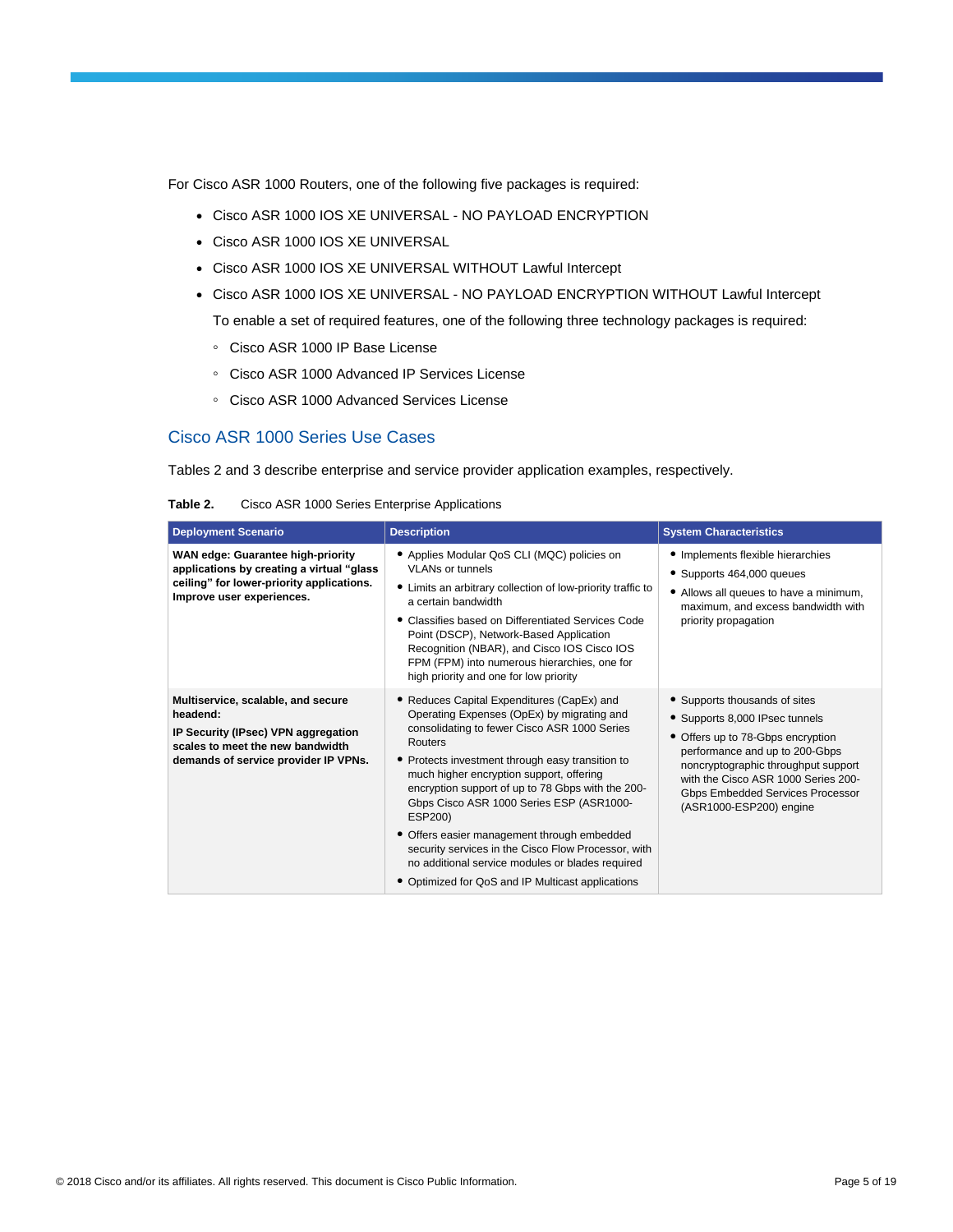| <b>Deployment Scenario</b>                                                                                                                                                                                                                                                                                                                                                                                                                                                                                                                                                                                                                                                                                        | <b>Description</b>                                                                                                                                                                                                                                                                                                                                                                                                                                                                                                                                                                                                                                                                                                                                                                                                                   | <b>System Characteristics</b>                                                                                                                                                                                                                                                                                                                                                                                                                             |
|-------------------------------------------------------------------------------------------------------------------------------------------------------------------------------------------------------------------------------------------------------------------------------------------------------------------------------------------------------------------------------------------------------------------------------------------------------------------------------------------------------------------------------------------------------------------------------------------------------------------------------------------------------------------------------------------------------------------|--------------------------------------------------------------------------------------------------------------------------------------------------------------------------------------------------------------------------------------------------------------------------------------------------------------------------------------------------------------------------------------------------------------------------------------------------------------------------------------------------------------------------------------------------------------------------------------------------------------------------------------------------------------------------------------------------------------------------------------------------------------------------------------------------------------------------------------|-----------------------------------------------------------------------------------------------------------------------------------------------------------------------------------------------------------------------------------------------------------------------------------------------------------------------------------------------------------------------------------------------------------------------------------------------------------|
| Embedded high-speed firewall:<br>With the Zone-Based Policy Firewall,<br>the Cisco ASR 1000 Series acts as an<br>implicit and complete barrier between<br>any interfaces not members of the<br>same zone. An explicit zone-pair policy<br>must be specified (using Cisco Policy<br>Language; that is, MQC) in each<br>direction between each zone pair. The<br>policy establishes within the router the<br>kind of stateful inspection (Layer 4,<br>Layer 7, or application) and session<br>parameters to apply to each zone<br>pairing.<br>Example: An explicit policy allowing<br>HTTP and Domain Name System (DNS)<br>to traverse the Internet-demilitarized<br>zone (DMZ) zone boundary would be<br>required. | • The firewall is embedded in the Cisco Flow<br>Processor; no additional service blades or<br>modules are required.<br>• Multiple gigabits of bandwidth are routed while at<br>the same time the router performs Zone-Based<br>Policy Firewall and other baseline features such as<br>QoS, IPv4, IPv6, NetFlow, and others.<br>• The Cisco ASR 1000 Series provides logging of all<br>firewall session states off to network management<br>applications capable of accepting relatively huge<br>amounts of flow data. Third-party applications can<br>handle the session data.                                                                                                                                                                                                                                                       | • Provides firewall performance of 2.5 to<br>200 Gbps, depending on the ESP used.<br>• Offers high-speed logging of 40,000<br>sessions per second with NetFlow<br>Version 9.                                                                                                                                                                                                                                                                              |
| Managed CPE: This implementation of<br>branch-office architecture offers<br>powerful investment protection with<br>services and scale.                                                                                                                                                                                                                                                                                                                                                                                                                                                                                                                                                                            | • Managed Customer Premises Equipment (CPE)<br>helps branch offices route correctly over various<br>types of Ethernet to comply with Service-Level<br>Agreements (SLAs).<br>• This application encrypts multiple gigabits of<br>bandwidth without any additional service blades or<br>modules.<br>• Managed CPE optimizes the WAN to route around<br>brownouts in the service provider network to<br>further guarantee mission-critical applications.<br>• This application offers small form factors (1 rack<br>unit [1RU] for the Cisco ASR 1001-X and ASR<br>1001-HX and 2RUs for the Cisco ASR 1002-HX<br>and ASR 1002-X Routers).<br>. Note: ISSU is not supported on Cisco ASR 1001-<br>X, ASR 1001-HX, ASR 1002-HX, ASR 1002-X, or<br>ASR 1004. Managed CPE offers accessibility even<br>when the Cisco IOS Software is down. | • Offers first-in-industry software<br>redundancy support, without any<br>additional hardware module, on Cisco<br>ASR 1001-X, ASR 1001-HX, ASR 1002-<br>HX, ASR 1002-X, and ASR 1004;<br>hardware redundancy and ISSU are<br>supported on the Cisco ASR 1006 and<br>ASR 1013.<br>• Offers powerful firewall and NAT<br>performance of 2.5 to 200 Gbps and<br>1.8- to 78-Gbps encryption support in<br>addition to WAN optimization and voice<br>features. |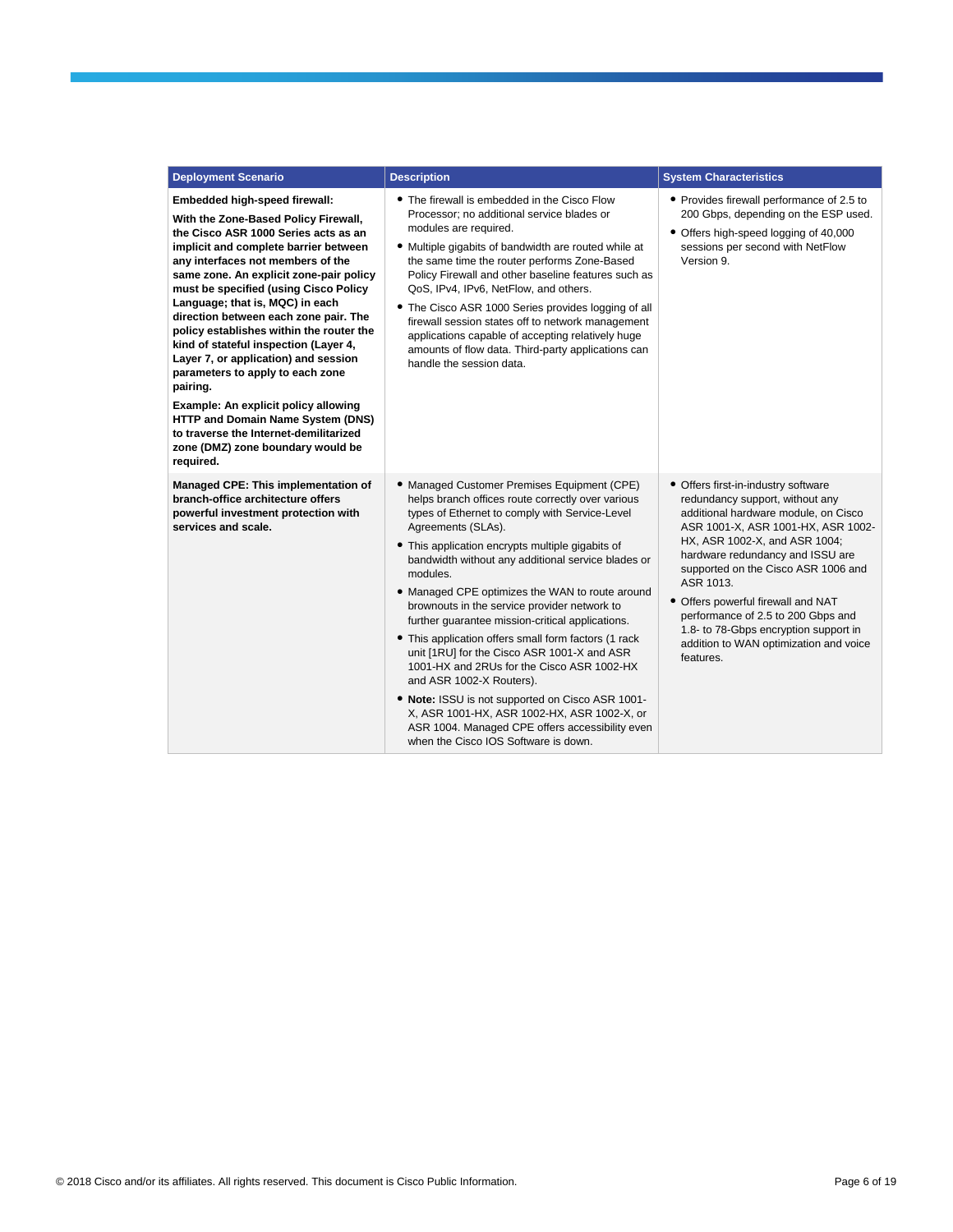| Cisco ASR 1000 Series Service Provider Applications<br>Table 3. |
|-----------------------------------------------------------------|
|-----------------------------------------------------------------|

| <b>Deployment Scenario</b>                                                                                                                                                                                                                                                                                                                                                                                                                                                                                                                                               | <b>Description</b>                                                                                                                                                                                                                                                                                                                                                                                                                                                                                                                                                                                                                                                                                                     | <b>System Characteristics</b>                                                                                                                                                                                                                                                                                                                                                |
|--------------------------------------------------------------------------------------------------------------------------------------------------------------------------------------------------------------------------------------------------------------------------------------------------------------------------------------------------------------------------------------------------------------------------------------------------------------------------------------------------------------------------------------------------------------------------|------------------------------------------------------------------------------------------------------------------------------------------------------------------------------------------------------------------------------------------------------------------------------------------------------------------------------------------------------------------------------------------------------------------------------------------------------------------------------------------------------------------------------------------------------------------------------------------------------------------------------------------------------------------------------------------------------------------------|------------------------------------------------------------------------------------------------------------------------------------------------------------------------------------------------------------------------------------------------------------------------------------------------------------------------------------------------------------------------------|
| <b>Broadband L2TP Access Concentrator (LAC)</b><br>or L2TP Network Server (LNS):<br>The solution offers Layer 2 Tunneling<br>Protocol (L2TP) endpoint-to-tunnel<br>Point-to-Point Protocol (PPPoX) or IP<br>sessions with bandwidth demands in the<br>STM-1 ATM, Fast Ethernet, Gigabit Ethernet,<br>and 10 Gigabit Ethernet range.                                                                                                                                                                                                                                      | • The application is ideal for triple-<br>play (data, voice, and video)<br>wholesale deployments.<br>• It offers integral service delivery.<br>• Per-user firewall, Session Border<br>Controller (SBC), etc. are<br>supported.                                                                                                                                                                                                                                                                                                                                                                                                                                                                                         | • Provides very high scalability of up to 64,000<br>subscribers and up to 16,000 tunnels.                                                                                                                                                                                                                                                                                    |
| Service provider edge: Layer 3 VPN (L3VPN)<br>provider edge:<br>Example: You can deploy the solution at the<br>distributed provider edge or provider edge in<br>global VPN networks for bandwidth demands<br>such as asymmetric DSL (ADSL), T1/E1,<br>STM-1, STM-4, Fast Ethernet, Gigabit<br>Ethernet, etc.                                                                                                                                                                                                                                                             | • The application provides integral<br>services in the Cisco Flow<br>Processor.<br>• It provides encryption, FPM,<br>NBAR, SBC, IP Multicast, etc.                                                                                                                                                                                                                                                                                                                                                                                                                                                                                                                                                                     | • Offers excellent multicast performance.<br>• Scales to 8,000 Virtual Route Forwarding (VRF)<br>instances, 1 million Label Distribution Protocol<br>(LDP) labels, and 4,000 Access Control Lists<br>(ACLs).<br>• Supports up to 4 million IPv4 routes.<br>• Supports up to 4 million IPv6 routes.                                                                           |
| Service provider edge: High-end route<br>reflector:<br>You can use the solution as a route reflector<br>for bandwidth support of 40 Gbps.                                                                                                                                                                                                                                                                                                                                                                                                                                | • The application provides high<br>scalability.<br>• It offers a modular design of the<br>route processor and ESP with<br>hardware and software<br>redundancy.                                                                                                                                                                                                                                                                                                                                                                                                                                                                                                                                                         | • Scales up to 29 million IPv4 routes.<br>• Supports 64,000 Layer 3 adjacencies.                                                                                                                                                                                                                                                                                             |
| Next-generation voice and multimedia<br>example: Cisco Unified Border Element<br><b>Enterprise Edition (ENT Edition):</b><br>The SBC application (named Cisco Unified<br>Border Element [ENT Edition]) performs the<br>voice and video gateway functions<br>simultaneously with regular IP data services.<br>No appliance or additional service blade is<br>required. The control protocols and media<br>protocols work transparently within a<br>complex voice architecture. For more<br>information, refer to the CUBE data sheet at<br>https://www.cisco.com/go/cube. | • Secure and authenticated Session<br>Initiation Protocol (SIP) trunk<br>connections enable service<br>providers to offer real-time voice<br>and video services.<br>• The WAN edge is simpler to<br>manage because there is only one<br>egress and one ingress point for<br>access to Internet or service<br>provider services.<br>• The control plane is separated<br>from the data-forwarding plane, so<br>the signaling and control<br>processes are separate from<br>media processing.<br>• The CUBE SBC application can<br>be used for SIP trunk video and/or<br>audio services provided by service<br>providers or for Internet-accessible<br>SIP line-side services to Cisco<br>Unified Communications Manager. | • Facilitates SBC with security, QoS, IPv4, and IPv6<br>(IP Unicast and IP Multicast simultaneously).<br>• Supports 16,000 simultaneous voice calls and<br>multimedia data of up to 200 Gbps with<br>accounting, firewall, and call quality enabled.<br>• Integrated with inbox high-availability infrastructure<br>and Dynamic Host Configuration Protocol (DHCP)<br>Relay. |

## Product Specifications

Table 4 compares the different Cisco ASR 1000 Series Routers, and Table 5 compares the different processor module specifications. For comparisons of Cisco ASR ESPs, refer to the **ESP datasheet**. For comparisons of the ASR route processors, refer to the [RP datasheet.](https://www.cisco.com/c/en/us/products/collateral/routers/asr-1000-series-aggregation-services-routers/data_sheet_c78-441072.html) For comparisons of the SPAs and SPA interface processors, refer to the **SPA/SIP** datasheet.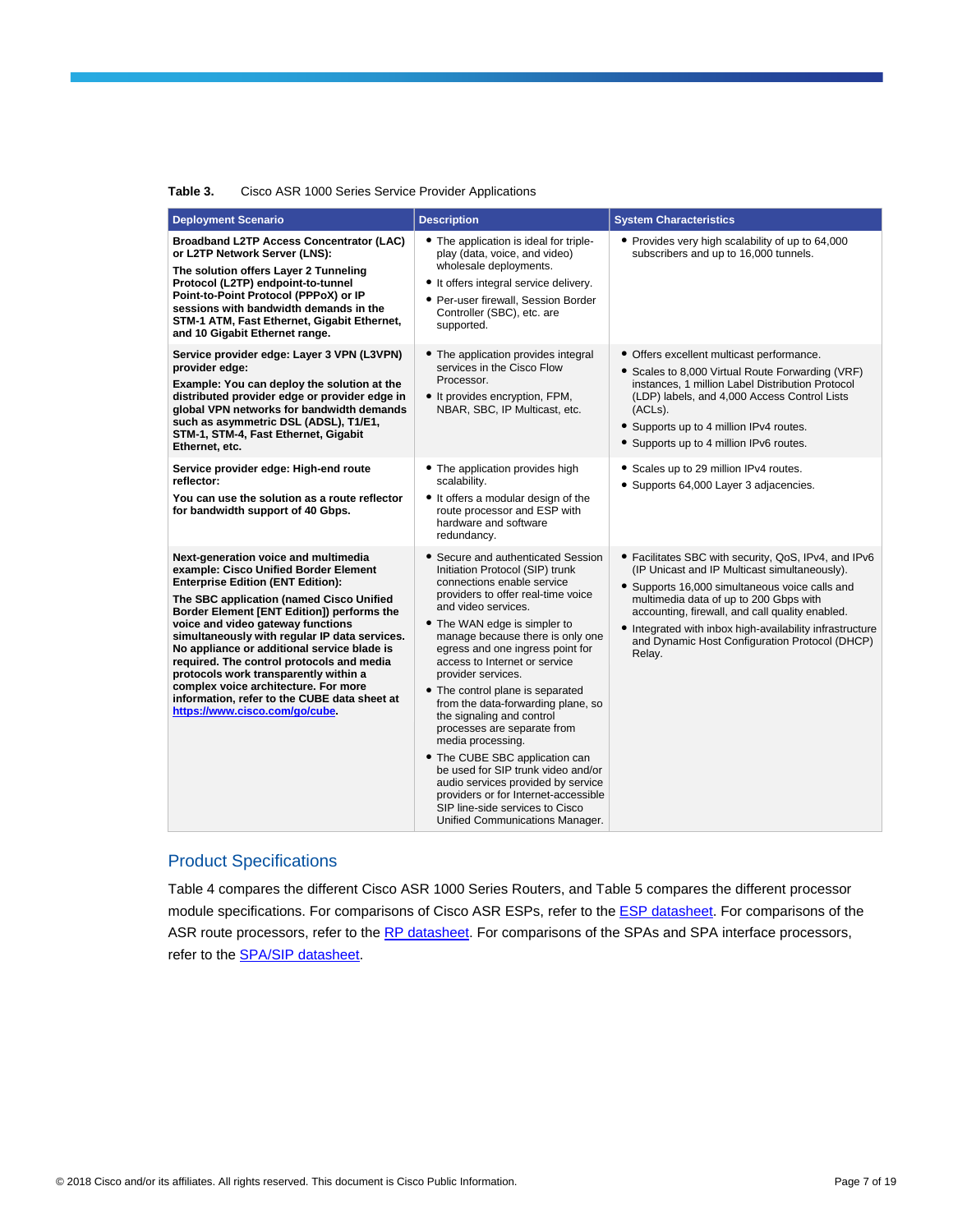| <b>Model</b>                                                                                                                                                                                                                                                                                                                                       | <b>Cisco ASR</b>                                                                                                                                                                                                                                                                                                 | <b>Cisco ASR</b>                                                                                                                                                                                                                                                                                                                                                                                                                                                                                  | <b>Cisco ASR</b>                                                                                                                                                                                                                                                    | <b>Cisco ASR</b>                                                                                                                                                                                                                                              | <b>Cisco ASR</b>                                                                                                                                                                                                                                                                                                                                                                                                                                                                                                                                                                                                                                                                                                                                        | <b>Cisco ASR</b>                                                                                                                                                                                                                                                                                                                                                                                                                                                                                                                                                                                                                                                                                                                                                                                                    | <b>Cisco ASR</b>                                                                                                                                                                                                                                                                                                                                                                                                                                                                                                                                                                                                                                            | <b>Cisco ASR</b>                                                                                                                                                                                                                                                                                                                                                                                                                                                                                                                                                                                                                                        | <b>Cisco ASR</b>                                                                                                                                                                                                                                                                                                                                                                                                                                                                                                                                                                                                                                                                                                                                                                                      |
|----------------------------------------------------------------------------------------------------------------------------------------------------------------------------------------------------------------------------------------------------------------------------------------------------------------------------------------------------|------------------------------------------------------------------------------------------------------------------------------------------------------------------------------------------------------------------------------------------------------------------------------------------------------------------|---------------------------------------------------------------------------------------------------------------------------------------------------------------------------------------------------------------------------------------------------------------------------------------------------------------------------------------------------------------------------------------------------------------------------------------------------------------------------------------------------|---------------------------------------------------------------------------------------------------------------------------------------------------------------------------------------------------------------------------------------------------------------------|---------------------------------------------------------------------------------------------------------------------------------------------------------------------------------------------------------------------------------------------------------------|---------------------------------------------------------------------------------------------------------------------------------------------------------------------------------------------------------------------------------------------------------------------------------------------------------------------------------------------------------------------------------------------------------------------------------------------------------------------------------------------------------------------------------------------------------------------------------------------------------------------------------------------------------------------------------------------------------------------------------------------------------|---------------------------------------------------------------------------------------------------------------------------------------------------------------------------------------------------------------------------------------------------------------------------------------------------------------------------------------------------------------------------------------------------------------------------------------------------------------------------------------------------------------------------------------------------------------------------------------------------------------------------------------------------------------------------------------------------------------------------------------------------------------------------------------------------------------------|-------------------------------------------------------------------------------------------------------------------------------------------------------------------------------------------------------------------------------------------------------------------------------------------------------------------------------------------------------------------------------------------------------------------------------------------------------------------------------------------------------------------------------------------------------------------------------------------------------------------------------------------------------------|---------------------------------------------------------------------------------------------------------------------------------------------------------------------------------------------------------------------------------------------------------------------------------------------------------------------------------------------------------------------------------------------------------------------------------------------------------------------------------------------------------------------------------------------------------------------------------------------------------------------------------------------------------|-------------------------------------------------------------------------------------------------------------------------------------------------------------------------------------------------------------------------------------------------------------------------------------------------------------------------------------------------------------------------------------------------------------------------------------------------------------------------------------------------------------------------------------------------------------------------------------------------------------------------------------------------------------------------------------------------------------------------------------------------------------------------------------------------------|
|                                                                                                                                                                                                                                                                                                                                                    | $1001 - X$                                                                                                                                                                                                                                                                                                       | 1002-X                                                                                                                                                                                                                                                                                                                                                                                                                                                                                            | 1001-HX                                                                                                                                                                                                                                                             | 1002-HX                                                                                                                                                                                                                                                       | 1004                                                                                                                                                                                                                                                                                                                                                                                                                                                                                                                                                                                                                                                                                                                                                    | 1006                                                                                                                                                                                                                                                                                                                                                                                                                                                                                                                                                                                                                                                                                                                                                                                                                | 1006-X                                                                                                                                                                                                                                                                                                                                                                                                                                                                                                                                                                                                                                                      | 1009-X                                                                                                                                                                                                                                                                                                                                                                                                                                                                                                                                                                                                                                                  | 1013                                                                                                                                                                                                                                                                                                                                                                                                                                                                                                                                                                                                                                                                                                                                                                                                  |
| <b>Physical</b><br>specifications<br>Note: Depth<br>applies to<br>chassis edge-<br>to-edge<br>dimension and<br>does not<br>include<br>protrusions<br>such as card<br>handles.<br>power-supply<br>handles, and<br>cable<br>management<br>brackets.<br>Refer to the<br>applicable<br>hardware<br>installation<br>guide for<br>additional<br>details. | Height: 1.71<br>in. (43.43)<br>mm)<br><b>Width: 17.3</b><br>in. (439.42)<br>mm)<br>Depth:<br>18.17 in.<br>$(461.5 \text{ mm})$<br>Weight:<br>• 25 lb<br>(11.35)<br>kg) fully<br>loaded<br>Note: The<br>Cisco ASR<br>$1001 - X$<br>Router has<br>the route<br>processor,<br>ESP, and<br><b>SIP</b><br>integrated. | Height: 3.5<br>in. (88.9<br>mm)<br>Width: 17.2<br>in. (437.4)<br>mm)<br>Depth:<br>18.15 in.<br>$(461.0 \text{ mm})$<br>Weight:<br>• 38.25 lb<br>(17.36)<br>kg) (with<br>dual AC<br>power<br>supply<br>and<br><b>SPA</b><br>blank<br>covers)<br>• 39.05 lb<br>(17.72)<br>kg) (with<br>dual DC<br>power<br>supply<br>and<br>blank<br>covers)<br>$\bullet$ No<br><b>SPAs</b><br>included<br>Note: The<br>Cisco ASR<br>1002-X has<br>the route<br>processor,<br>ESP, and<br><b>SIP</b><br>integrated. | Height: 1.71<br>in. (43.43)<br>mm)<br>Width: 17.3<br>in. (439.42)<br>mm)<br>Depth:<br>18.38 in.<br>(466.85)<br>mm)<br>Weight:<br>• 23 lb<br>(10.44)<br>kg) with<br>dual AC<br>power<br>supplies<br>• 22.5 lb<br>(10.21)<br>kg) with<br>dual DC<br>power<br>supplies | Height: 3.5<br>in. (88.9<br>mm)<br>Width: 17.3<br>in. (439.4)<br>mm)<br>Depth: 19.25<br>in. (489.0)<br>mm)<br>Weight:<br>• 34 lb<br>(15.45)<br>kg) (with<br>dual AC<br>power<br>supplies)<br>• 34 lb<br>(15.45)<br>kg) (with<br>dual DC<br>power<br>supplies) | Height: 7 in.<br>$(177.8 \text{ mm})$<br>Width: 17.2<br>in. (437.4)<br>mm)<br>Depth:<br>18.15 in.<br>$(461.0 \text{ mm})$<br>Weight:<br>• 68.7 lb<br>(31.16)<br>kg) (with<br>dual AC<br>power<br>supply,<br><b>SPA</b><br>blank<br>covers,<br>Cisco<br>ASR<br>1000<br>Series<br>10-Gbps<br><b>ESP</b><br>[ASR10<br>$00 -$<br><b>ESP10]</b><br>or ASR<br>1000<br><b>Series</b><br>40-Gbps<br><b>ESP</b><br>[ASR10<br>00-ESP-<br>40],<br>Cisco<br>ASR<br>1000<br>Series<br>Route<br>Process<br>or 1<br>[RP1]<br>[ASR10<br>00-<br>RP1],<br>two<br>Cisco<br>ASR<br>1000<br>Series<br>10-Gbps<br><b>SIPs</b><br>[ASR10<br>$00-$<br>SIP10]<br>or<br>ASR100<br>0 Series<br>40-Gbps<br><b>SIPs</b><br>[ASR10<br>00-SIP-<br>40], and<br>no<br>SPA <sub>s</sub> ) | Height: 10.5<br>in. (266.7)<br>mm)<br>Width: 17.2<br>in. (437.4)<br>mm)<br>Depth:<br>18.15 in.<br>$(461.0 \text{ mm})$<br>Weight:<br>• 98.70 lb<br>(44.77)<br>kg) (with<br>dual AC<br>power<br>supply,<br>SPA,<br>route<br>process<br>or, two<br>Cisco<br>ASR<br>1000<br>Series<br>10-Gbps<br><b>ESPs</b><br>[ASR10<br>00-<br>ESP10]<br>or ASR<br>1000<br>Series<br>40-Gbps<br><b>ESPs</b><br>[ASR10<br>00-ESP-<br>40] or<br>ASR100<br>0 Series<br>$100 -$<br>Gbps<br><b>ESPs</b><br>[ASR10<br>00-<br><b>ESP100</b><br>], two<br>Cisco<br>ASR<br>1000<br>Series<br>RP <sub>1s</sub><br>[ASR10<br>00-<br>RP1],<br>three<br>Cisco<br>ASR<br>1000<br>Series<br>10-Gbps<br><b>SIPs</b><br>[ASR10<br>00-<br>SIP10]<br>or<br>ASR100<br>0 Series<br>40-Gbps<br><b>SIPs</b><br>[ASR10<br>00-SIP-<br>40], and<br>no<br>SPAs) | Height:<br>10.47 in.<br>$(265.9 \text{ mm})$<br><b>Width: 17.2</b><br>in. (437.4)<br>mm)<br>Depth:<br>18.15 in.<br>$(461.0 \text{ mm})$<br>Weight:<br>• 36.5 lb<br>empty<br>• 112 lb<br>(50.91)<br>kg) (with<br>two fan<br>modules,<br>three AC<br>power<br>supplies,<br>three<br>power<br>bay<br>blanks,<br>two<br>Cisco<br>ASR100<br>0 Series<br>$100 -$<br>Gbps<br><b>ESPs</b><br>[ASR100<br>0-<br>ESP1001<br>, two<br>Cisco<br>ASR<br>1000<br>Series<br>RP <sub>2s</sub><br>[ASR100<br>0-RP2],<br>two<br>Cisco<br>ASR<br>1000<br><b>Series</b><br>$100 -$<br>Gbps<br><b>MIPs</b><br>[ASR100<br>0-<br>MIP100],<br>four EPA<br>blanks,<br>and no<br>EPAs) | Height:<br>15.72 in.<br>$(399.3 \text{ mm})$<br>Width: 17.2<br>in. (437.4)<br>mm)<br>Depth:<br>18.15 in.<br>$(461.0 \text{ mm})$<br>Weight:<br>• 50 lb<br>empty<br>• 154 lb<br>(70 kg)<br>(with<br>three fan<br>modules,<br>four AC<br>power<br>supplies,<br>two<br>power<br>bay<br>blanks,<br>two<br>Cisco<br>ASR100<br>0 Series<br>$200 -$<br>Gbps<br><b>ESPs</b><br>[ASR100<br>0-<br><b>ESP2001</b><br>, two<br>Cisco<br>ASR<br>1000<br>Series<br>RP <sub>2s</sub><br>[ASR100<br>$0-RP2$ ],<br>three<br>Cisco<br>ASR<br>1000<br>Series<br>$100 -$<br>Gbps<br>MIPs<br>[ASR100<br>0-<br>MIP100],<br>six EPA<br>blanks,<br>and no<br>EPA <sub>s</sub> ) | Height: 22.8<br>in. (579.1<br>mm)<br>Width: 17.2<br>in. (437.4)<br>mm)<br>Depth:<br>18.15 in.<br>$(461.0 \text{ mm})$<br>Weight:<br>• 184.0 lb<br>(83.46)<br>kg) (with<br>redunda<br>nt AC<br>power<br>supply,<br>SPA,<br>route<br>process<br>or, SIP<br>blank<br>covers,<br>two<br>Cisco<br>ASR<br>1000<br>Series<br>40-Gbps<br><b>ESPs</b><br>[ASR10<br>00-<br>ESP401<br>or<br>ASR100<br>0 Series<br>$100 -$<br>Gbps<br><b>ESPs</b><br>[ASR10<br>$00 -$<br><b>ESP100</b><br>1 or<br>ASR100<br>0 Series<br>$200 -$<br>Gbps<br><b>ESPs</b><br>[ASR10<br>00-<br><b>ESP200</b><br>J, two<br>Cisco<br>ASR<br>1000<br>Series<br>RP <sub>2s</sub><br>[ASR10<br>00-<br>RP2],<br>six<br>Cisco<br>ASR<br>1000<br>Series<br>40-Gbps<br><b>SIPs</b><br>[ASR10<br>00-<br>SIP40],<br>and no<br>SPA <sub>s</sub> ) |

## **Table 4.** Cisco ASR 1000 Series: Chassis Comparison and Specifications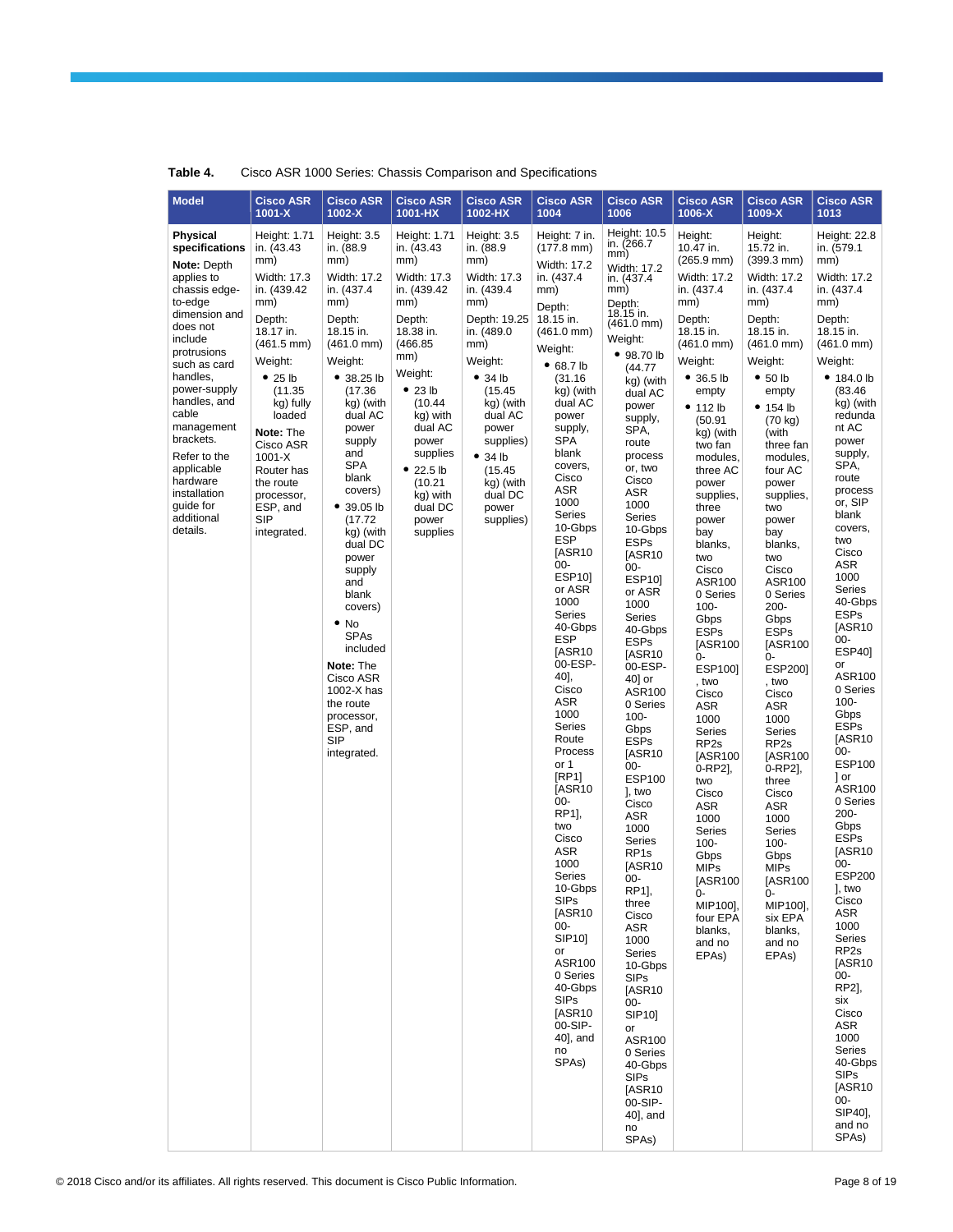| <b>Model</b>                                                       | <b>Cisco ASR</b><br>$1001 - X$                                                                                                                                                           | <b>Cisco ASR</b><br>1002-X                                                                                                | <b>Cisco ASR</b><br>1001-HX                                                                                                                                         | <b>Cisco ASR</b><br>1002-HX                                                                                                                                                                | <b>Cisco ASR</b><br>1004                                     | <b>Cisco ASR</b><br>1006                                     | <b>Cisco ASR</b><br>1006-X                  | <b>Cisco ASR</b><br>1009-X           | <b>Cisco ASR</b><br>1013             |
|--------------------------------------------------------------------|------------------------------------------------------------------------------------------------------------------------------------------------------------------------------------------|---------------------------------------------------------------------------------------------------------------------------|---------------------------------------------------------------------------------------------------------------------------------------------------------------------|--------------------------------------------------------------------------------------------------------------------------------------------------------------------------------------------|--------------------------------------------------------------|--------------------------------------------------------------|---------------------------------------------|--------------------------------------|--------------------------------------|
| Default<br>memory                                                  | 8-GB DRAM<br>shared<br>across route<br>processor,<br>ESP, and<br><b>SIP</b>                                                                                                              | $4 - GB$<br><b>DRAM</b><br>shared<br>across<br>route<br>processor,<br>ESP, and<br><b>SIP</b>                              | 8-GB DRAM<br>shared<br>across route<br>processor,<br>ESP, and<br>MIP                                                                                                | $16-GB$<br><b>DRAM</b><br>shared<br>across route<br>processor.<br>ESP, and<br><b>MIP</b>                                                                                                   | 4-GB DRAM<br>RP <sub>1</sub><br>8-GB DRAM<br>RP <sub>2</sub> | 4-GB DRAM<br>RP <sub>1</sub><br>8-GB DRAM<br>RP <sub>2</sub> | 8-GB<br>DRAM RP2<br>8-GB<br><b>DRAM RP3</b> | 8-GB<br>DRAM RP2<br>8-GB<br>DRAM RP3 | 8-GB<br>DRAM RP2<br>8-GB<br>DRAM RP3 |
| Number of<br>SIPs or<br><b>Ethernet line</b><br>cards<br>supported | Integrated<br>in chassis                                                                                                                                                                 | Integrated<br>in chassis                                                                                                  | Integrated<br>in chassis                                                                                                                                            | Integrated<br>in chassis                                                                                                                                                                   | 2                                                            | 3                                                            | $\overline{2}$                              | 3                                    | 6                                    |
| <b>Shared port</b><br>adapters                                     | 1 single-<br>height SPA<br>slot                                                                                                                                                          | 3 SPA slots                                                                                                               | N/A                                                                                                                                                                 | N/A                                                                                                                                                                                        | 8 SPA slots                                                  | 12 SPA<br>slots                                              | 8 SPA slots                                 | 12 SPA<br>slots                      | 24 SPA<br>slots                      |
| <b>Ethernet port</b><br>adapters                                   | N/A                                                                                                                                                                                      | N/A                                                                                                                       | N/A                                                                                                                                                                 | 1 EPA slot                                                                                                                                                                                 | N/A                                                          | N/A                                                          | 4 EPA slots                                 | 6 EPA slots                          | 12 EPA<br>slots                      |
| <b>Cisco ASR</b><br>1000 Series<br>ESP                             | Integrated<br>in chassis                                                                                                                                                                 | Integrated<br>in chassis                                                                                                  | Integrated<br>in chassis                                                                                                                                            | Integrated<br>in chassis                                                                                                                                                                   | 1 ESP slot                                                   | 2 ESP slots                                                  | 2 ESP slots                                 | 2 ESP slots                          | 2 ESP slots                          |
| Route<br>processor                                                 | Integrated in<br>the chassis:<br>Cisco ASR<br>$1001 - X$<br>Series<br>Route<br>Processor<br>with Quad<br>Core<br>Processor                                                               | Integrated<br>in the<br>chassis:<br>Cisco ASR<br>1002-X<br>Series<br>Route<br>Processor<br>with Quad<br>Core<br>Processor | Integrated in<br>the chassis:<br>Cisco ASR<br>1001-HX<br>Series<br>Route<br>Processor                                                                               | Integrated in<br>the chassis:<br>Cisco ASR<br>1002-HX<br>Series<br>Route<br>Processor                                                                                                      | 1 route-<br>processor<br>slot                                | 2 route-<br>processor<br>slots                               | 2 route-<br>processor<br>slots              | 2 route-<br>processor<br>slots       | 2 route-<br>processor<br>slots       |
| Redundancy                                                         | Software:<br>Yes                                                                                                                                                                         | Software:<br>Yes                                                                                                          | Software:<br>Yes                                                                                                                                                    | Software:<br>Yes                                                                                                                                                                           | Software:<br>Yes                                             | Hardware:<br>Yes                                             | Hardware:<br>Yes                            | Hardware:<br>Yes                     | Hardware:<br>Yes                     |
| <b>Built-in</b><br>Gigabit<br>Ethernet<br>ports                    | Yes: $6$<br>Gigabit<br>Ethernet<br>Small Form-<br>Factor<br>Pluggable<br>(SFP) ports                                                                                                     | Yes: $6$<br>Gigabit<br>Ethernet<br>SFP ports                                                                              | Yes: 8<br>Gigabit<br>Ethernet<br>SFP ports,<br>plus<br>optional 4<br>configurable<br>1GE/10GE<br>ports                                                              | Yes: 8<br>Gigabit<br>Ethernet<br>SFP ports                                                                                                                                                 | $\mathbf 0$                                                  | $\mathbf 0$                                                  | 0                                           | 0                                    | $\mathbf 0$                          |
| Built-in 10<br>Gigabit<br><b>Ethernet port</b>                     | Yes: Two 10<br>Gigabit<br>Ethernet<br>Small Form-<br><b>Factor Plus</b><br>Pluggable<br>$(SFP+)$<br>ports<br>Note: Built-<br>in 10-GB<br>ports cannot<br>be reduced<br>to 1-GB<br>speed. | No                                                                                                                        | Yes, Four<br>10 Gigabit<br>Ethernet<br>Small Form-<br><b>Factor Plus</b><br>Pluggable<br>$(SFP+)$<br>ports, plus<br>optional 4<br>configurable<br>1GE/10GE<br>ports | Yes: Eight<br>10 Gigabit<br>Ethernet<br>Small Form-<br><b>Factor Plus</b><br>Pluggable<br>$(SFP+)$<br>ports<br>Note: Built-<br>in 10-GB<br>ports cannot<br>be reduced<br>to 1-GB<br>speed. | No                                                           | No                                                           | No                                          | No                                   | No                                   |
| <b>Network</b><br>interface<br>module                              | Yes                                                                                                                                                                                      | No                                                                                                                        | No                                                                                                                                                                  | Yes                                                                                                                                                                                        | No                                                           | No                                                           | No                                          | No                                   | No                                   |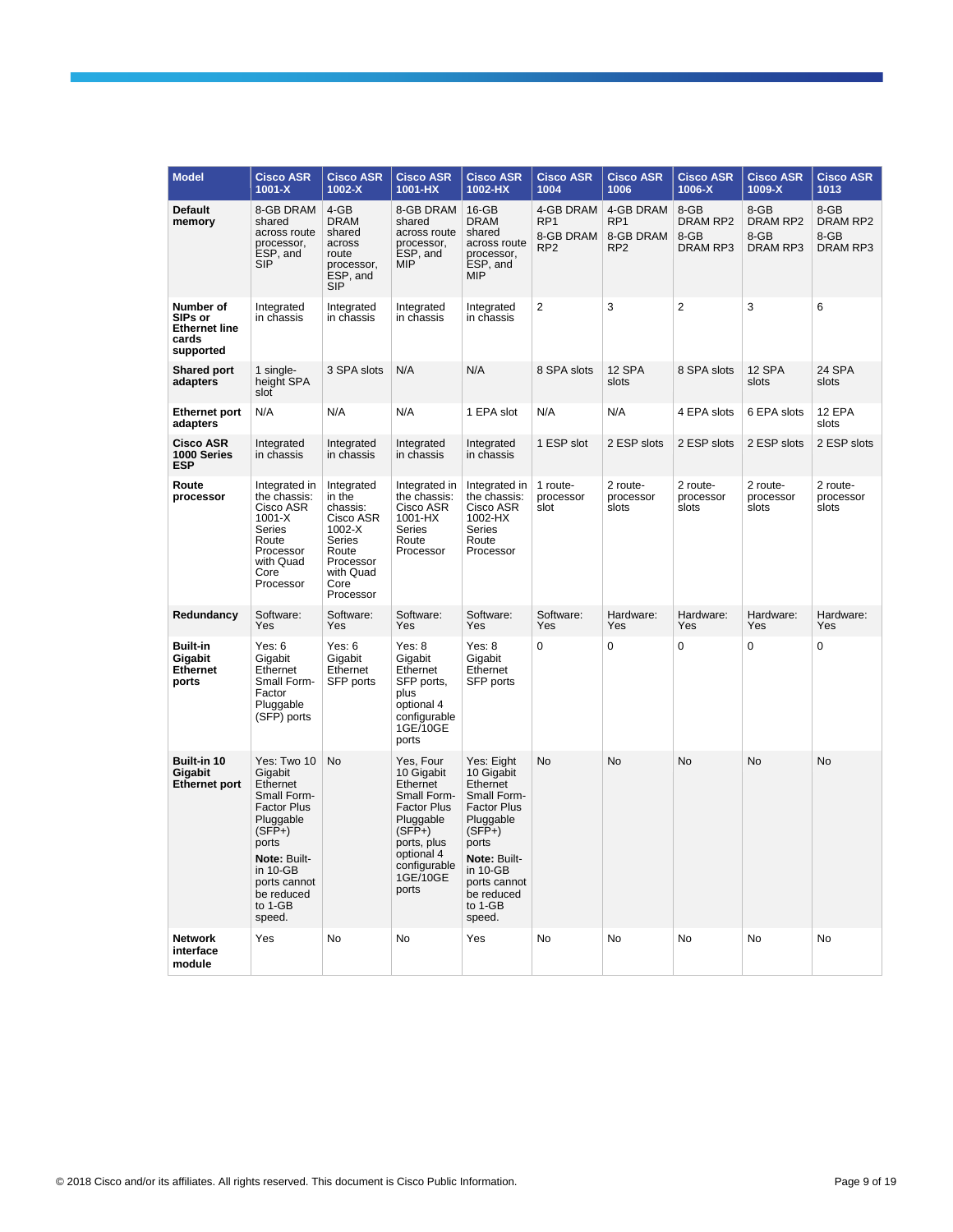| <b>Cisco ASR</b><br>1000 Series | <b>Cisco ASR</b><br>$1001-X$                                                                                                                                | <b>Cisco ASR</b><br>1002-X                                                                                                                               | <b>Cisco ASR</b><br>1001-HX                                  | <b>Cisco ASR</b><br>1002-HX                                                              | <b>Cisco ASR</b><br>1004                                                                                                                                                                                                                                                                                                                | <b>Cisco ASR</b><br>1006                                                                                                                                                                                                                                                                                                                                                                                                                                                                                                               | <b>Cisco ASR</b><br>1006-X                                                                                                                                                                  | <b>Cisco ASR</b><br>1009-X                                                                                                                                                                                                                                                                       | <b>Cisco ASR</b><br>1013                                                                                                                                                                                                                                                                         |
|---------------------------------|-------------------------------------------------------------------------------------------------------------------------------------------------------------|----------------------------------------------------------------------------------------------------------------------------------------------------------|--------------------------------------------------------------|------------------------------------------------------------------------------------------|-----------------------------------------------------------------------------------------------------------------------------------------------------------------------------------------------------------------------------------------------------------------------------------------------------------------------------------------|----------------------------------------------------------------------------------------------------------------------------------------------------------------------------------------------------------------------------------------------------------------------------------------------------------------------------------------------------------------------------------------------------------------------------------------------------------------------------------------------------------------------------------------|---------------------------------------------------------------------------------------------------------------------------------------------------------------------------------------------|--------------------------------------------------------------------------------------------------------------------------------------------------------------------------------------------------------------------------------------------------------------------------------------------------|--------------------------------------------------------------------------------------------------------------------------------------------------------------------------------------------------------------------------------------------------------------------------------------------------|
| <b>ESP</b> support              | Cisco ASR<br>1000 Series<br>2.5-Gbps<br>ESP (default)<br>Upgradable<br>through a<br>software-<br>activated<br>feature<br>license to 5,<br>10, or<br>20 Gbps | Cisco ASR<br>1002-X ESP<br>with 5-Gbps<br>(default)<br>Upgradable<br>through<br>software-<br>activated<br>feature<br>license to 10,<br>20, or 36<br>Gbps | Integrated<br>ESP up to 60<br>Gbps<br>throughput             | Cisco ASR<br>1000 Series<br>100-Gbps<br><b>ESP</b><br>(ASR1000-<br>ESP100)<br>equivalent | Cisco ASR<br>1000 Series<br>10-Gbps<br><b>ESP</b><br>(ASR1000-<br>ESP10),<br>noncrypto<br>Cisco ASR<br>1000 Series<br>10-Gbps<br>ESP<br>(ASR1000-<br>ESP10-N),<br>Cisco ASR<br>1000 Series<br>20-Gbps<br>ESP<br>(ASR1000-<br>ESP20), and<br>Cisco ASR<br>1000 Series<br>40-Gbps<br><b>ESP</b><br>(ASR1000-<br>ESP40)                    | Cisco ASR<br>1000 Series<br>10-Gbps<br><b>ESP</b><br>(ASR1000-<br>ESP10),<br>noncrypto<br>Cisco ASR<br>1000 Series<br>10-Gbps<br>ESP<br>(ASR1000-<br>ESP10-N),<br>Cisco ASR<br>1000 Series<br>20-Gbps<br>ESP<br>(ASR1000-<br>ESP20).<br>Cisco ASR<br>1000 Series<br>40-Gbps<br>ESP<br>(ASR1000-<br>ESP40), and<br>Cisco ASR<br>1000 Series<br>100-Gbps<br>ESP<br>(ASR1000-<br>ESP100)                                                                                                                                                  | Cisco ASR<br>1000 Series<br>40-Gbps<br><b>ESP</b><br>(ASR1000-<br>ESP40) and<br>Cisco ASR<br>1000 Series<br>100-Gbps<br><b>ESP</b><br>(ASR1000-<br>ESP100)                                  | Cisco ASR<br>1000 Series<br>40-Gbps<br><b>ESP</b><br>(ASR1000-<br>ESP40),<br>Cisco ASR<br>1000 Series<br>100-Gbps<br><b>ESP</b><br>(ASR1000-<br>ESP100),<br>and Cisco<br>ASR 1000<br>Series 200-<br>Gbps ESP<br>(ASR1000-<br>ESP200)                                                             | Cisco ASR<br>1000 Series<br>40-Gbps<br><b>ESP</b><br>(ASR1000-<br>ESP40),<br>Cisco ASR<br>1000 Series<br>100-Gbps<br><b>ESP</b><br>(ASR1000-<br>ESP100),<br>and Cisco<br>ASR 1000<br>Series 200-<br>Gbps ESP<br>(ASR1000-<br>ESP200)                                                             |
| <b>ESP</b><br>bandwidth         | 2.5 to 20<br>Gbps                                                                                                                                           | 5 to 36 Gbps                                                                                                                                             | 60 Gbps                                                      | 100 Gbps                                                                                 | 10 to 40<br>Gbps                                                                                                                                                                                                                                                                                                                        | 10 to 100<br>Gbps                                                                                                                                                                                                                                                                                                                                                                                                                                                                                                                      | 40 to 100<br>Gbps                                                                                                                                                                           | 40 to 200<br>Gbps                                                                                                                                                                                                                                                                                | 40 to 200<br>Gbps                                                                                                                                                                                                                                                                                |
| <b>ESP memory</b>               | Share the<br>same control<br>memory on<br>route<br>processor                                                                                                | Share the<br>same control<br>memory on<br>route<br>processor                                                                                             | Share the<br>same control<br>memory on<br>route<br>processor | Share the<br>same control<br>memory on<br>route<br>processor                             | Cisco ASR<br>1000 Series<br>10-Gbps<br><b>ESP</b><br>(ASR1000-<br>ESP10) and<br>ASR 1000<br>Series 10-<br>Gbps ESP<br>(ASR1000-<br>ESP10):<br>2-GB DRAM<br>default; 2-GB<br><b>DRAM</b><br>maximum<br>Cisco ASR<br>1000 Series<br>20-Gbps<br><b>ESP</b><br>(ASR1000-<br>ESP20):<br>4-GB DRAM<br>default; 4-GB<br><b>DRAM</b><br>maximum | Cisco ASR<br>1000 Series<br>10-Gbps<br><b>ESP</b><br>(ASR1000-<br>ESP10) and<br>ASR 1000<br>Series 10-<br>Gbps ESP<br>(ASR1000-<br>ESP10):<br>2-GB DRAM<br>default; 2-GB<br><b>DRAM</b><br>maximum<br>Cisco ASR<br>1000 Series<br>20-Gbps<br><b>ESP</b><br>(ASR1000-<br>ESP20):<br>4-GB DRAM<br>default; 4-GB<br><b>DRAM</b><br>maximum<br>Cisco ASR<br>1000 Series<br>40-Gbps<br><b>ESP</b><br>(ASR1000-<br>ESP40):<br>8-GB DRAM<br>Cisco ASR<br>1000 Series<br>100-Gbps<br><b>ESP</b><br>(ASR1000-<br>ESP100): 16-<br><b>GB DRAM</b> | Cisco ASR<br>1000 Series<br>40-Gbps<br><b>ESP</b><br>(ASR1000-<br>ESP40):<br>8-GB DRAM<br>Cisco ASR<br>1000 Series<br>100-Gbps<br><b>ESP</b><br>(ASR1000-<br>ESP100): 16-<br><b>GB DRAM</b> | Cisco ASR<br>1000 Series<br>40-Gbps<br><b>ESP</b><br>(ASR1000-<br>ESP40):<br>8-GB DRAM<br>Cisco ASR<br>1000 Series<br>100-Gbps<br><b>ESP</b><br>(ASR1000-<br>ESP100): 16-<br><b>GB DRAM</b><br>Cisco ASR<br>1000 Series<br>200-Gbps<br><b>ESP</b><br>(ASR1000-<br>ESP200): 32-<br><b>GB DRAM</b> | Cisco ASR<br>1000 Series<br>40-Gbps<br><b>ESP</b><br>(ASR1000-<br>ESP40):<br>8-GB DRAM<br>Cisco ASR<br>1000 Series<br>100-Gbps<br><b>ESP</b><br>(ASR1000-<br>ESP100): 16-<br><b>GB DRAM</b><br>Cisco ASR<br>1000 Series<br>200-Gbps<br><b>ESP</b><br>(ASR1000-<br>ESP200): 32-<br><b>GB DRAM</b> |

## **Table 5.** Cisco ASR 1000 Series Processor Module Comparison and Specifications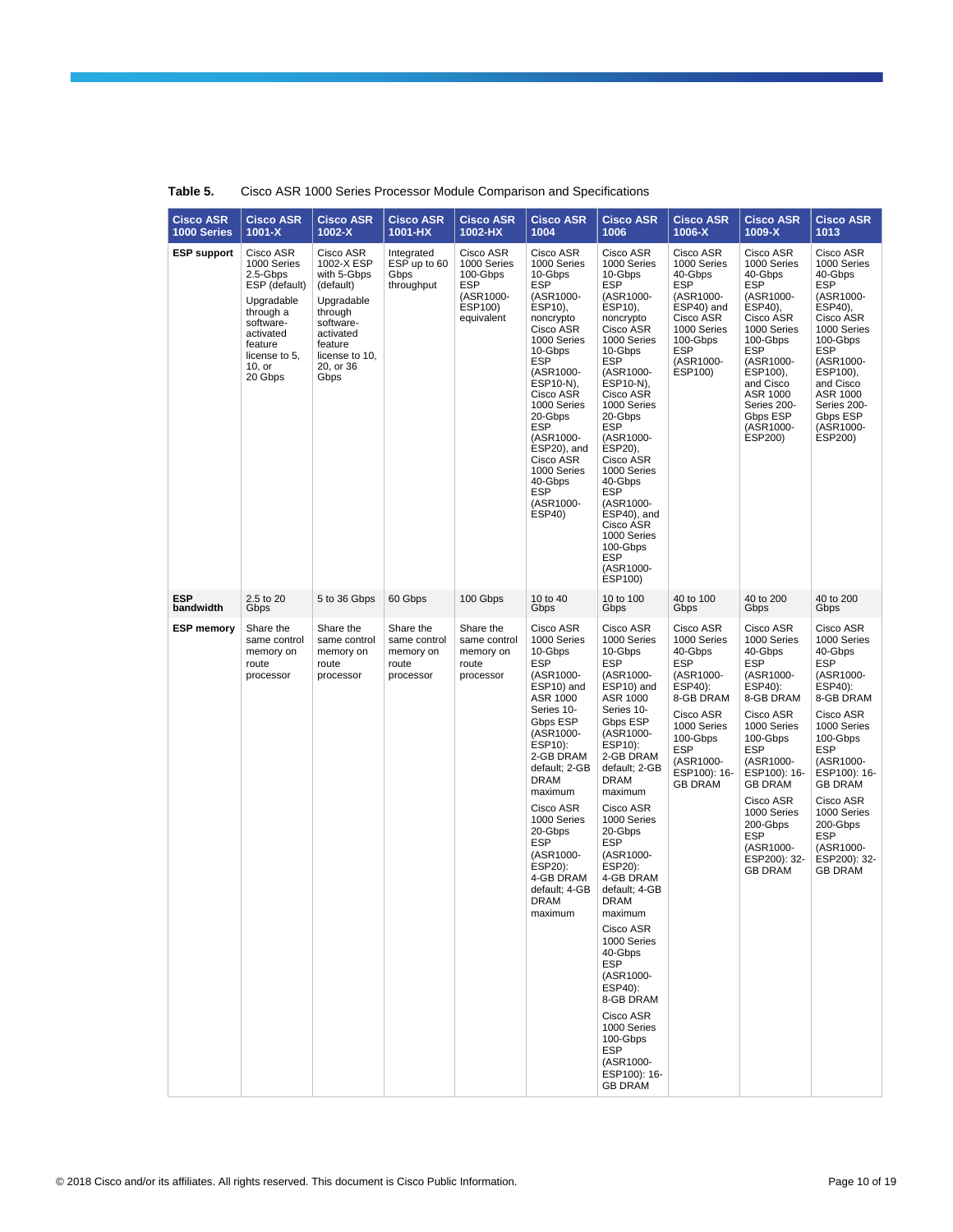| <b>Cisco ASR</b><br>1000 Series              | <b>Cisco ASR</b><br>$1001 - X$                        | <b>Cisco ASR</b><br>1002-X                            | <b>Cisco ASR</b><br>1001-HX                              | <b>Cisco ASR</b><br>1002-HX                              | <b>Cisco ASR</b><br>1004                                                                                                                                                                                                                                                                                                                                                  | <b>Cisco ASR</b><br>1006                                                                                                                                                                                                                                                                                                                                                                                                                                                                                                                                                                                                                                                                   | <b>Cisco ASR</b><br>1006-X                                                                                                                                                                                                                                                                                                                                                                      | <b>Cisco ASR</b><br>1009-X                                                                                                                                                                                                                                                                                                                                                                                                    | <b>Cisco ASR</b><br>1013                                                                                                                                                                                                                                                                                                                                                                                                      |
|----------------------------------------------|-------------------------------------------------------|-------------------------------------------------------|----------------------------------------------------------|----------------------------------------------------------|---------------------------------------------------------------------------------------------------------------------------------------------------------------------------------------------------------------------------------------------------------------------------------------------------------------------------------------------------------------------------|--------------------------------------------------------------------------------------------------------------------------------------------------------------------------------------------------------------------------------------------------------------------------------------------------------------------------------------------------------------------------------------------------------------------------------------------------------------------------------------------------------------------------------------------------------------------------------------------------------------------------------------------------------------------------------------------|-------------------------------------------------------------------------------------------------------------------------------------------------------------------------------------------------------------------------------------------------------------------------------------------------------------------------------------------------------------------------------------------------|-------------------------------------------------------------------------------------------------------------------------------------------------------------------------------------------------------------------------------------------------------------------------------------------------------------------------------------------------------------------------------------------------------------------------------|-------------------------------------------------------------------------------------------------------------------------------------------------------------------------------------------------------------------------------------------------------------------------------------------------------------------------------------------------------------------------------------------------------------------------------|
| SIPs and<br><b>Ethernet line</b><br>cards    | Integrated in<br>chassis; not<br>upgradable           | Integrated in<br>chassis: not<br>upgradable           | Integrated in<br>chassis: not<br>upgradable              | Integrated in<br>chassis: not<br>upgradable              | Supports<br>Cisco ASR<br>1000 Series<br>10-Gbps SIP<br>Carrier Card<br>(ASR1000-<br>SIP10),<br>Cisco ASR<br>1000 Series<br>40-Gbps SIP<br>Carrier Card<br>(ASR1000-<br>SIP40), and<br>ASR 1000<br>Fixed<br><b>Ethernet Line</b><br>Cards; two<br>10 GE $+$<br>twenty 1 GE<br>line cards<br>(ASR1000-<br>2T+20X1GE)<br>; and six 10<br>GE line cards<br>(ASR1000-<br>6TGE) | Supports<br>Cisco ASR<br>1000 Series<br>10-Gbps SIP<br><b>Carrier Card</b><br>(ASR1000-<br>SIP10),<br>Cisco ASR<br>1000 Series<br>40-Gbps SIP<br><b>Carrier Card</b><br>(ASR1000-<br>SIP40), and<br>ASR 1000<br>Fixed<br><b>Ethernet Line</b><br>Card; two 10<br>GE + twenty<br>1 GE line<br>cards<br>(ASR1000-<br>2T+20X1GE)<br>; and six 10<br>GE line cards<br>(ASR1000-<br>6TGE)                                                                                                                                                                                                                                                                                                       | Supports<br>Cisco ASR<br>1000 Series<br>40-Gbps SIP<br><b>Carrier Card</b><br>(ASR1000-<br>SIP40),<br>Cisco<br>ASR1000<br>Series MIP<br>100-Gbps<br><b>Carrier Card</b><br>(ASR1000-<br>MIP100), and<br><b>ASR 1000</b><br>Fixed<br><b>Ethernet Line</b><br>Card; two 10<br>GE + twenty<br>1 GE line<br>cards<br>(ASR1000-<br>2T+20X1GE)<br>; and six 10<br>GE line cards<br>(ASR1000-<br>6TGE) | Supports<br>Cisco ASR<br>1000 Series<br>40-Gbps SIP<br>Carrier Card<br>(ASR1000-<br>SIP40),<br>Cisco<br>ASR1000<br>Series MIP<br>100-Gbps<br>Carrier Card<br>(ASR1000-<br>MIP100), and<br>ASR 1000<br>Fixed<br><b>Ethernet Line</b><br>Card; two 10<br>GE + twenty<br>1 GE<br>(ASR1000-<br>2T+20X1GE)<br>line cards;<br>and six 10<br>GE line cards<br>(ASR1000-<br>6TGE)                                                     | Supports<br>Cisco ASR<br>1000 Series<br>40-Gbps SIP<br><b>Carrier Card</b><br>(ASR1000-<br>SIP40),<br>Cisco<br>ASR1000<br>Series MIP<br>100-Gbps<br><b>Carrier Card</b><br>(ASR1000-<br>MIP100), and<br>ASR 1000<br>Fixed<br><b>Ethernet Line</b><br>Card; two 10<br>GE + twenty<br>1 GE<br>(ASR1000-<br>2T+20X1GE)<br>line cards;<br>and six 10<br>GE line cards<br>(ASR1000-<br>6TGE)                                       |
| Embedded<br>hardware-<br>based<br>encryption | Yes: Up to 8-<br>Gbps crypto<br>support<br>throughput | Yes: Up to 4-<br>Gbps crypto<br>support<br>throughput | Yes: Up to<br>16-Gbps<br>crypto<br>support<br>throughput | Yes: Up to<br>25-Gbps<br>crypto<br>support<br>throughput | Yes: On<br>Cisco ASR<br>1000 Series<br>10-Gbps<br><b>ESP</b><br>(ASR1000-<br>ESP10) with<br>up to 4 Gbps<br>and on Cisco<br>ASR 1000<br>Series 20-<br>Gbps ESP<br>(ASR1000-<br>ESP20) with<br>up to 8-Gbps<br>crypto<br>support<br>throughput<br>Note: No<br>support on<br>noncrypto<br>Cisco ASR<br>1000 Series<br>10-Gbps<br>ESP<br>(ASR1000-<br><b>ESP10-N)</b>        | Yes: On<br>Cisco ASR<br>1000 Series<br>10-Gbps<br><b>ESP</b><br>(ASR1000-<br>ESP10) with<br>up to 4-Gbps<br>crypto<br>support<br>throughput,<br>Cisco ASR<br>1000 Series<br>20-Gbps<br><b>ESP</b><br>(ASR1000-<br>ESP20) with<br>up to 8-Gbps<br>crypto<br>support<br>throughput,<br>Cisco ASR<br>1000 Series<br>40-Gbps<br><b>ESP</b><br>(ASR1000-<br>ESP40) with<br>up to 11-<br>Gbps crypto<br>support<br>throughput,<br>and Cisco<br>ASR 1000<br>Series 100-<br>Gbps ESP<br>(ASR1000-<br>ESP100) with<br>up to 29-<br>Gbps crypto<br>support<br>throughput<br>Note: No<br>support on<br>noncrypto<br>Cisco ASR<br>1000 Series<br>10-Gbps<br><b>ESP</b><br>(ASR1000-<br><b>ESP10-N)</b> | Yes: On<br>Cisco ASR<br>1000 Series<br>40-Gbps<br><b>ESP</b><br>(ASR1000-<br>ESP40) with<br>up to $11$ -<br>Gbps crypto<br>support<br>throughput<br>and Cisco<br>ASR 1000<br>Series 100-<br>Gbps ESP<br>(ASR1000-<br>ESP100) with<br>up to 29-<br>Gbps crypto<br>support<br>throughput                                                                                                          | Yes: On<br>Cisco ASR<br>1000 Series<br>40-Gbps<br><b>ESP</b><br>(ASR1000-<br>ESP40) with<br>up to 11-<br>Gbps crypto<br>support<br>throughput,<br>Cisco ASR<br>1000 Series<br>100-Gbps<br><b>ESP</b><br>(ASR1000-<br>ESP100) with<br>up to 29-<br>Gbps crypto<br>support<br>throughput,<br>and Cisco<br>ASR 1000<br>Series 200-<br>Gbps ESP<br>(ASR1000-<br>ESP200) with<br>up to 78-<br>Gbps crypto<br>support<br>throughput | Yes: On<br>Cisco ASR<br>1000 Series<br>40-Gbps<br><b>ESP</b><br>(ASR1000-<br>ESP40) with<br>up to 11-<br>Gbps crypto<br>support<br>throughput,<br>Cisco ASR<br>1000 Series<br>100-Gbps<br><b>ESP</b><br>(ASR1000-<br>ESP100) with<br>up to 29-<br>Gbps crypto<br>support<br>throughput,<br>and Cisco<br>ASR 1000<br>Series 200-<br>Gbps ESP<br>(ASR1000-<br>ESP200) with<br>up to 78-<br>Gbps crypto<br>support<br>throughput |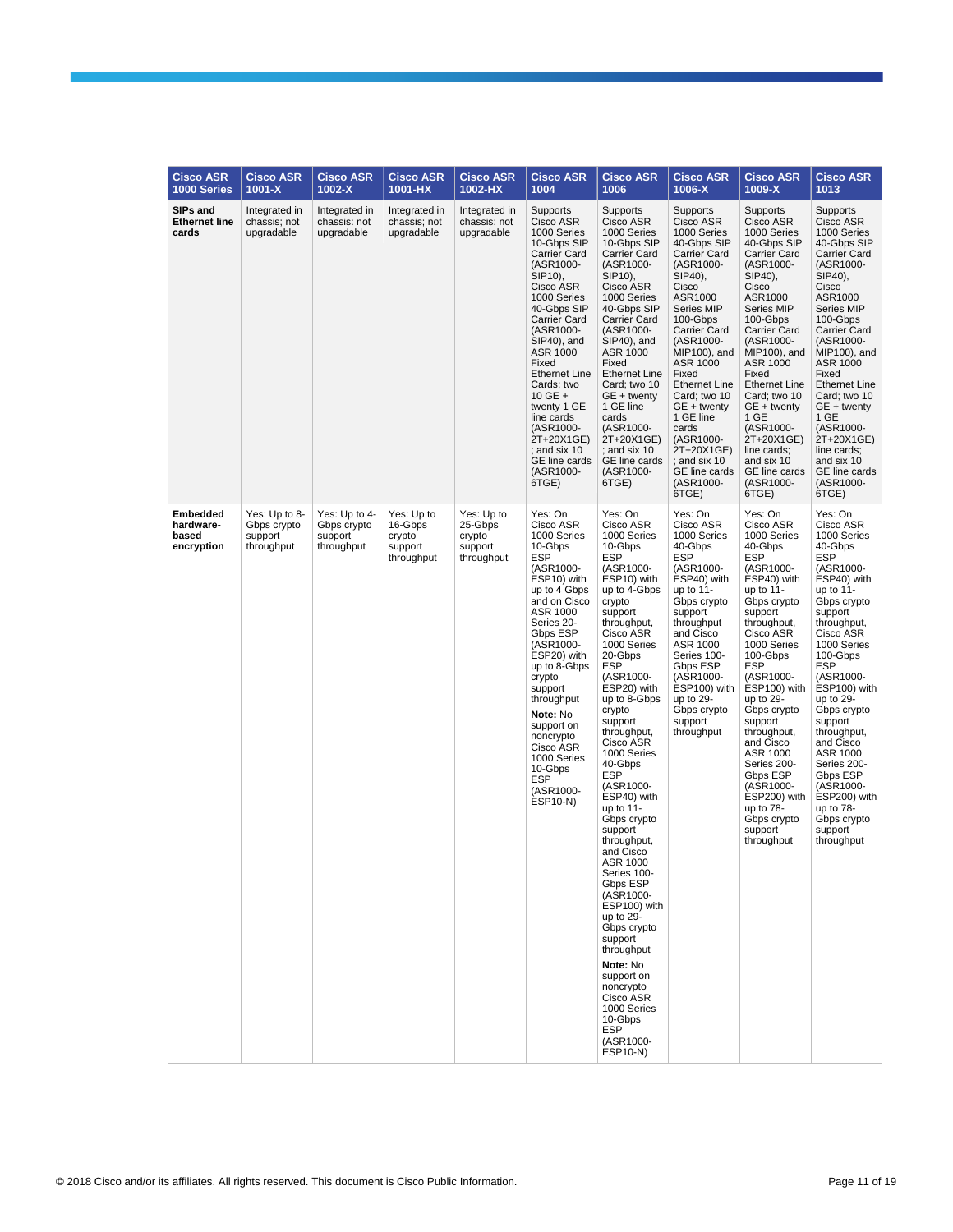| <b>Cisco ASR</b><br>1000 Series                              | <b>Cisco ASR</b><br>$1001 - X$                                                                                                                                                     | <b>Cisco ASR</b><br>1002-X                           | <b>Cisco ASR</b><br>1001-HX                                                                                                                                                        | <b>Cisco ASR</b><br>1002-HX                                                                                                                                                        | <b>Cisco ASR</b><br>1004                       | <b>Cisco ASR</b><br>1006                                                                                                                                                                                                                                                                                                                   | <b>Cisco ASR</b><br>1006-X                                                                                                                                                                                                                                                                 | <b>Cisco ASR</b><br>1009-X                                                                                                                                                                                                                                                                 | <b>Cisco ASR</b><br>1013                                                                                                                                                                                                                                                                                                                                                                                                               |
|--------------------------------------------------------------|------------------------------------------------------------------------------------------------------------------------------------------------------------------------------------|------------------------------------------------------|------------------------------------------------------------------------------------------------------------------------------------------------------------------------------------|------------------------------------------------------------------------------------------------------------------------------------------------------------------------------------|------------------------------------------------|--------------------------------------------------------------------------------------------------------------------------------------------------------------------------------------------------------------------------------------------------------------------------------------------------------------------------------------------|--------------------------------------------------------------------------------------------------------------------------------------------------------------------------------------------------------------------------------------------------------------------------------------------|--------------------------------------------------------------------------------------------------------------------------------------------------------------------------------------------------------------------------------------------------------------------------------------------|----------------------------------------------------------------------------------------------------------------------------------------------------------------------------------------------------------------------------------------------------------------------------------------------------------------------------------------------------------------------------------------------------------------------------------------|
| <b>Minimum</b><br>Cisco IOS<br><b>XE Software</b><br>release | Cisco IOS<br><b>XE Software</b><br>Release 3.12<br>0.                                                                                                                              | Cisco IOS<br><b>XE Software</b><br>Release<br>3.7.0S | Cisco IOS<br><b>XE Software</b><br>Release<br>16.3.1S                                                                                                                              | Cisco IOS<br><b>XE Software</b><br>Release<br>16.2.1S                                                                                                                              | Cisco IOS<br><b>XE Software</b><br>Release 2.1 | Same as for<br>Cisco ASR<br>1002 except<br>Cisco ASR<br>1000 Series<br>40-Gbps<br><b>ESP</b><br>(ASR1000-<br>ESP40)<br>requires<br>Cisco IOS<br><b>XE Software</b><br>Release<br>3.1.0S<br>Note: Cisco<br>ASR 1000<br>Series 100-<br>Gbps ESP<br>(ASR1000-<br>ESP100)<br>requires<br>Cisco IOS<br><b>XE Software</b><br>Release<br>3.7.0S. | Cisco IOS<br><b>XE Software</b><br>Release<br>3.16.0                                                                                                                                                                                                                                       | Cisco IOS<br><b>XE Software</b><br>Release<br>3.16.0                                                                                                                                                                                                                                       | Cisco ASR<br>1000 Series<br>40-Gbps<br><b>ESP</b><br>(ASR1000-<br><b>ESP40)</b><br>requires<br>Cisco IOS<br><b>XE Software</b><br>Release<br>3.1.0S, ASR<br>1000 Series<br>100-Gbps<br><b>ESP</b><br>(ASR1000-<br>ESP100)<br>requires<br>Cisco IOS<br><b>XE Software</b><br>Release<br>3.7.0S, and<br>ASR 1000<br>Series 200-<br>Gbps ESP<br>(ASR1000-<br>ESP200)<br>requires<br>Cisco IOS<br><b>XE Software</b><br>Release<br>3.10.0S |
| Rack-<br>mounting                                            | Yes: 19-inch                                                                                                                                                                       | Yes: 19-inch                                         | Yes: 19-inch                                                                                                                                                                       | Yes: 19-inch                                                                                                                                                                       | Yes: 19-inch                                   | Yes: 19-inch                                                                                                                                                                                                                                                                                                                               | Yes: 19-inch                                                                                                                                                                                                                                                                               | Yes: 19-inch                                                                                                                                                                                                                                                                               | Yes: 19-inch                                                                                                                                                                                                                                                                                                                                                                                                                           |
| Wall-<br>mounting                                            | No                                                                                                                                                                                 | No                                                   | No                                                                                                                                                                                 | No                                                                                                                                                                                 | No                                             | No                                                                                                                                                                                                                                                                                                                                         | No                                                                                                                                                                                                                                                                                         | No                                                                                                                                                                                                                                                                                         | No                                                                                                                                                                                                                                                                                                                                                                                                                                     |
| <b>External</b><br><b>USB flash</b><br>memory                | 1-GB USB<br>flash-memory<br>support                                                                                                                                                | 1-GB USB<br>flash-memory<br>support                  | 1-GB USB<br>flash-memory<br>support                                                                                                                                                | 1-GB USB<br>flash-memory<br>support                                                                                                                                                | 1-GB USB<br>flash-memory<br>support            | 1-GB USB<br>flash-memory<br>support                                                                                                                                                                                                                                                                                                        | 1-GB USB<br>flash-memory<br>support                                                                                                                                                                                                                                                        | 1-GB USB<br>flash-memory<br>support                                                                                                                                                                                                                                                        | 1-GB USB<br>flash-memory<br>support                                                                                                                                                                                                                                                                                                                                                                                                    |
| Redundant<br>power<br>supply                                 | Yes: Dual<br>power<br>supplies by<br>default;<br>option of<br>either AC or<br>DC power<br>supply<br>Note: A mix<br>of one AC<br>and one DC<br>power supply<br>is not<br>supported. | Same as for<br>Cisco ASR<br>1002                     | Yes: Dual<br>power<br>supplies by<br>default;<br>option of<br>either AC or<br>DC power<br>supply<br>Note: A mix<br>of one AC<br>and one DC<br>power supply<br>is not<br>supported. | Yes: Dual<br>power<br>supplies by<br>default;<br>option of<br>either AC or<br>DC power<br>supply<br>Note: A mix<br>of one AC<br>and one DC<br>power supply<br>is not<br>supported. | Same as for<br>Cisco ASR<br>1002               | Same as for<br>Cisco ASR<br>1002                                                                                                                                                                                                                                                                                                           | Yes: Dual<br>power<br>supplies by<br>default,<br>expandable<br>up to a total of<br>six,<br>depending on<br>configuration<br>and<br>redundancy<br>preferences;<br>option of<br>either 1100W<br>AC or 950W<br>DC<br>Note: A mix<br>of AC and<br>DC power<br>supplies is<br>not<br>supported. | Yes: Dual<br>power<br>supplies by<br>default,<br>expandable<br>up to a total<br>of six,<br>depending on<br>configuration<br>and<br>redundancy<br>preferences;<br>option of<br>either 1100W<br>AC or 950W<br>DC<br>Note: A mix<br>of AC and<br>DC power<br>supplies is<br>not<br>supported. | Yes: Quad<br>power<br>supplies<br>(redundant<br>pairs) by<br>default;<br>option of<br>either AC or<br>DC power<br>supplies<br>Note: A mix<br>of AC and<br>DC power<br>supplies is<br>not<br>supported.                                                                                                                                                                                                                                 |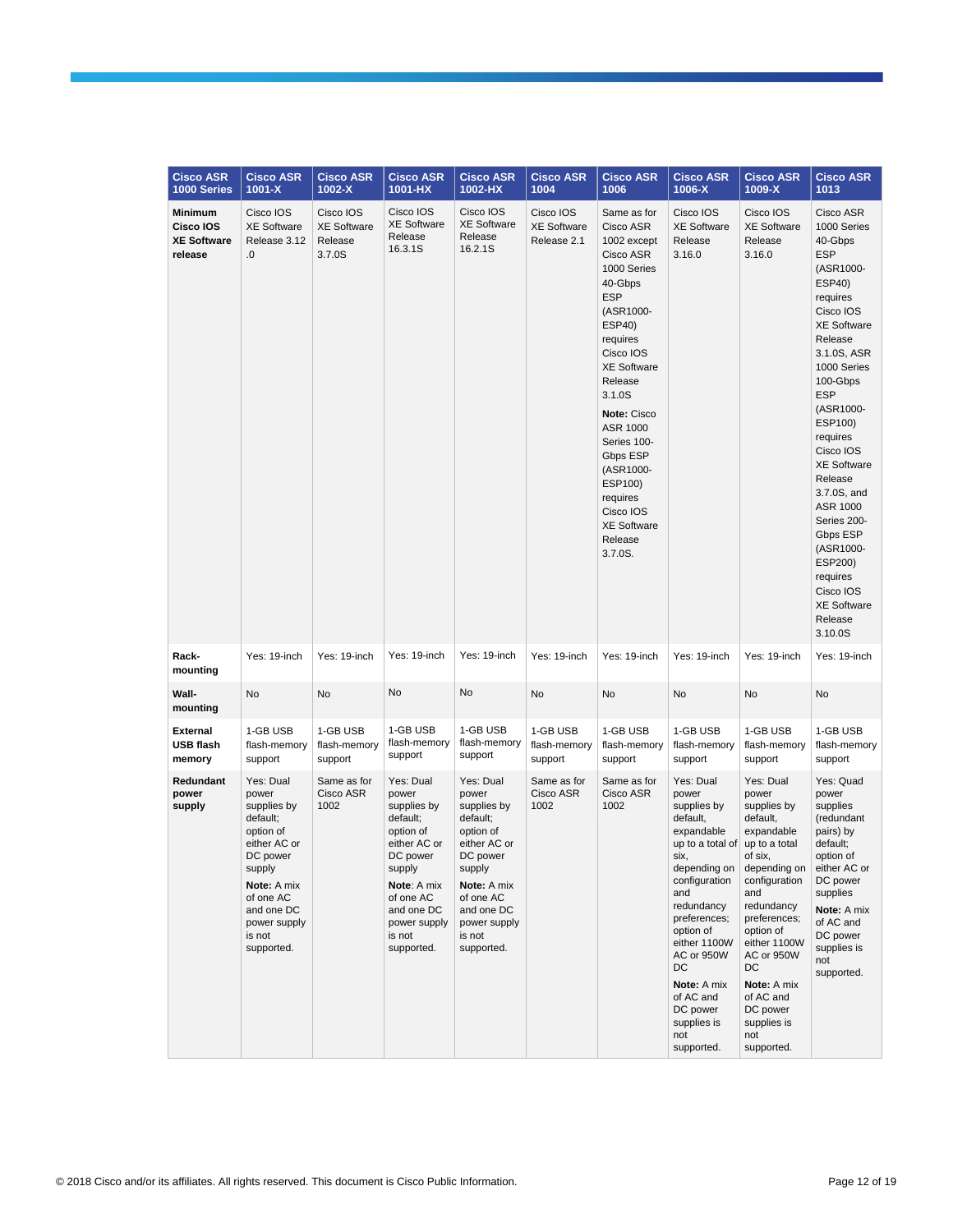| <b>Cisco ASR</b><br>1000 Series                                              | <b>Cisco ASR</b><br>1001-X                                                                                               | <b>Cisco ASR</b><br>$1002-X$                                                                     | <b>Cisco ASR</b><br>1001-HX                                                                                                | <b>Cisco ASR</b><br>1002-HX                                                                                               | <b>Cisco ASR</b><br>1004                                                                        | <b>Cisco ASR</b><br>1006                                                                                                                                                                                                                       | <b>Cisco ASR</b><br>1006-X                                                                                                | <b>Cisco ASR</b><br>1009-X                                                                                                | <b>Cisco ASR</b><br>1013                                                                                                                        |
|------------------------------------------------------------------------------|--------------------------------------------------------------------------------------------------------------------------|--------------------------------------------------------------------------------------------------|----------------------------------------------------------------------------------------------------------------------------|---------------------------------------------------------------------------------------------------------------------------|-------------------------------------------------------------------------------------------------|------------------------------------------------------------------------------------------------------------------------------------------------------------------------------------------------------------------------------------------------|---------------------------------------------------------------------------------------------------------------------------|---------------------------------------------------------------------------------------------------------------------------|-------------------------------------------------------------------------------------------------------------------------------------------------|
| Power input                                                                  | Worldwide<br>ranging AC<br>input range<br>(85 to 264<br>VAC)<br>Worldwide<br>ranging DC<br>(-40 to -72V;<br>48V nominal) | Same as for<br>Cisco ASR<br>1002                                                                 | Worldwide<br>ranging AC<br>input range<br>(85 to 264<br>VAC)<br>Worldwide<br>ranging DC (-<br>40 to -72; -<br>48V nominal) | Worldwide<br>ranging AC<br>input range<br>(85 to 264<br>VAC)<br>Worldwide<br>ranging DC<br>(-40 to -72; -<br>48V nominal) | Same as for<br>Cisco ASR<br>1002                                                                | Same as for<br>Cisco ASR<br>1002                                                                                                                                                                                                               | Worldwide<br>ranging AC<br>input range<br>(85 to 264<br>VAC)<br>Worldwide<br>ranging DC<br>(-40 to -72; -<br>48V nominal) | Worldwide<br>ranging AC<br>input range<br>(85 to 264<br>VAC)<br>Worldwide<br>ranging DC<br>(-40 to -72; -<br>48V nominal) | Worldwide<br>ranging AC<br>(180 to 264V;<br>240V; 60 or<br>50 Hz<br>nominal)<br>Worldwide<br>ranging DC<br>$(-40.5)$<br>$-72: -48V$<br>nominal) |
| Power<br>consumption                                                         | • Maximu<br>$m(DC)$ :<br>242W<br>• Maximu<br>$m(AC)$ :<br>250W<br>• Maximu<br>$m$ (out):<br><b>250W</b>                  | • Maximu<br>$m(DC)$ :<br>590W<br>• Maximu<br>$m(AC)$ :<br>560W<br>• Maximu<br>$m$ (out):<br>470W | • Maximu<br>$m(DC)$ :<br>360W<br>• Maximu<br>m (AC):<br>360W<br>• Maximu<br>m (out):<br>360W                               | • Maximu<br>$m(DC)$ :<br>500W<br>• Maximu<br>m (AC):<br>500W<br>• Maximu<br>m (out):<br>500W                              | • Maximu<br>$m(DC)$ :<br>1020W<br>• Maximu<br>m (AC):<br>960W<br>• Maximu<br>$m$ (out):<br>765W | • Maximu<br>$m(DC)$ :<br>1700W<br>• Maximu<br>$m(AC)$ :<br>1600W<br>• Maximu<br>$m$ (out):<br>1275W<br>$\bullet$ Or<br>• Maximu<br>$m(DC)$ :<br>2100W<br>• Maximu<br>$m$ (AC-<br>high<br>$line)$ :<br>2000W<br>• Maximu<br>$m$ (out):<br>1695W | • Maximu<br>$m(DC)$ :<br>4600W<br>• Maximu<br>$m(AC)$ :<br>4500W<br>• Maximu<br>$m$ (out):<br>4030W                       | • Maximu<br>$m(DC)$ :<br>5200W<br>• Maximu<br>m (AC):<br>5100W<br>• Maximu<br>m (out):<br>4575W                           | • Maximu<br>$m(DC)$ :<br>4200W<br>• Maximu<br>m (AC-<br>high<br>$line)$ :<br>4000W<br>• Maximu<br>$m$ (out):<br>3390W                           |
| Airflow                                                                      | Front-to-back                                                                                                            | Front-to-back                                                                                    | Front-to-back                                                                                                              | Front-to-back                                                                                                             | Front-to-back                                                                                   | Front-to-back                                                                                                                                                                                                                                  | Front-to-back                                                                                                             | Front-to-back                                                                                                             | Front-to-back                                                                                                                                   |
| Operating<br>temperature<br>(nominal)                                        | 32 to 104°F<br>$(0 to 40^{\circ}C)$                                                                                      | Same as for<br>Cisco ASR<br>$1001 - X$                                                           | Same as for<br>Cisco ASR<br>$1001 - X$                                                                                     | Same as for<br>Cisco ASR<br>$1001 - X$                                                                                    | Same as for<br>Cisco ASR<br>$1001 - X$                                                          | Same as for<br>Cisco ASR<br>$1001 - X$                                                                                                                                                                                                         | Same as for<br>Cisco ASR<br>$1001 - X$                                                                                    | Same as for<br>Cisco ASR<br>$1001 - X$                                                                                    | Same as for<br>Cisco ASR<br>$1001 - X$                                                                                                          |
| Operating<br>temperature<br>(short-term)                                     | 32 to 122°F<br>(0 to $50^{\circ}$ C)                                                                                     | Same as for<br>Cisco ASR<br>1001-X                                                               | Same as for<br>Cisco ASR<br>1001-X                                                                                         | Same as for<br>Cisco ASR<br>1001-X                                                                                        | Same as for<br>Cisco ASR<br>1001-X                                                              | Same as for<br>Cisco ASR<br>$1001 - X$                                                                                                                                                                                                         | Same as for<br>Cisco ASR<br>1001-X                                                                                        | Same as for<br>Cisco ASR<br>$1001 - X$                                                                                    | Same as for<br>Cisco ASR<br>1001-X                                                                                                              |
| Operating<br>humidity<br>(nominal)<br>(relative<br>humidity)                 | 10 to 85%                                                                                                                | Same as for<br>Cisco ASR<br>$1001 - X$                                                           | Same as for<br>Cisco ASR<br>$1001 - X$                                                                                     | Same as for<br>Cisco ASR<br>$1001 - X$                                                                                    | Same as for<br>Cisco ASR<br>$1001 - X$                                                          | Same as for<br>Cisco ASR<br>$1001 - X$                                                                                                                                                                                                         | Same as for<br>Cisco ASR<br>1001-X                                                                                        | Same as for<br>Cisco ASR<br>$1001 - X$                                                                                    | Same as for<br>Cisco ASR<br>$1001 - X$                                                                                                          |
| Operating<br>humidity<br>(short-term)                                        | 5 to 90%                                                                                                                 | Same as for<br>Cisco ASR<br>$1001 - X$                                                           | Same as for<br>Cisco ASR<br>1001-X                                                                                         | Same as for<br>Cisco ASR<br>$1001 - X$                                                                                    | Same as for<br>Cisco ASR<br>1001-X                                                              | Same as for<br>Cisco ASR<br>$1001 - X$                                                                                                                                                                                                         | Same as for<br>Cisco ASR<br>1001-X                                                                                        | Same as for<br>Cisco ASR<br>$1001 - X$                                                                                    | Same as for<br>Cisco ASR<br>1002                                                                                                                |
| Storage<br>temperature                                                       | -40 to 150°F<br>(-40 to 70°C)                                                                                            | Same as for<br>Cisco ASR<br>$1001 - X$                                                           | Same as for<br>Cisco ASR<br>$1001 - X$                                                                                     | Same as for<br>Cisco ASR<br>$1001 - X$                                                                                    | Same as for<br>Cisco ASR<br>$1001 - X$                                                          | Same as for<br>Cisco ASR<br>$1001 - X$                                                                                                                                                                                                         | Same as for<br>Cisco ASR<br>$1001 - X$                                                                                    | Same as for<br>Cisco ASR<br>$1001 - X$                                                                                    | Same as for<br>Cisco ASR<br>$1001 - X$                                                                                                          |
| Storage<br>humidity<br>(relative<br>humidity)                                | 5 to 95%                                                                                                                 | Same as for<br>Cisco ASR<br>$1001 - X$                                                           | Same as for<br>Cisco ASR<br>$1001 - X$                                                                                     | Same as for<br>Cisco ASR<br>$1001 - X$                                                                                    | Same as for<br>Cisco ASR<br>1001-X                                                              | Same as for<br>Cisco ASR<br>$1001 - X$                                                                                                                                                                                                         | Same as for<br>Cisco ASR<br>1001-X                                                                                        | Same as for<br>Cisco ASR<br>$1001 - X$                                                                                    | Same as for<br>Cisco ASR<br>1001-X                                                                                                              |
| Operating<br>altitude                                                        | -500 to 10,000<br>feet<br>(152 to 3048)<br>meters)                                                                       | Same as for<br>Cisco ASR<br>$1001 - X$                                                           | Same as for<br>Cisco ASR<br>$1001 - X$                                                                                     | Same as for<br>Cisco ASR<br>$1001 - X$                                                                                    | Same as for<br>Cisco ASR<br>1001-X                                                              | Same as for<br>Cisco ASR<br>$1001 - X$                                                                                                                                                                                                         | Same as for<br>Cisco ASR<br>$1001 - X$                                                                                    | Same as for<br>Cisco ASR<br>$1001 - X$                                                                                    | Same as for<br>Cisco ASR<br>1001-X                                                                                                              |
| <b>Network</b><br>Equipment<br><b>Building</b><br><b>Standards</b><br>(NEBS) | GR-1089 and<br>GR-63                                                                                                     | GR-1089 and<br>GR-63                                                                             | GR-1089 and<br>GR-63                                                                                                       | GR-1089 and<br>GR-63                                                                                                      | GR-1089 and<br>GR-63                                                                            | GR-1089 and<br>GR-63                                                                                                                                                                                                                           | GR-1089 and<br>GR-63                                                                                                      | GR-1089 and<br>GR-63                                                                                                      | GR-1089 and<br>GR-63                                                                                                                            |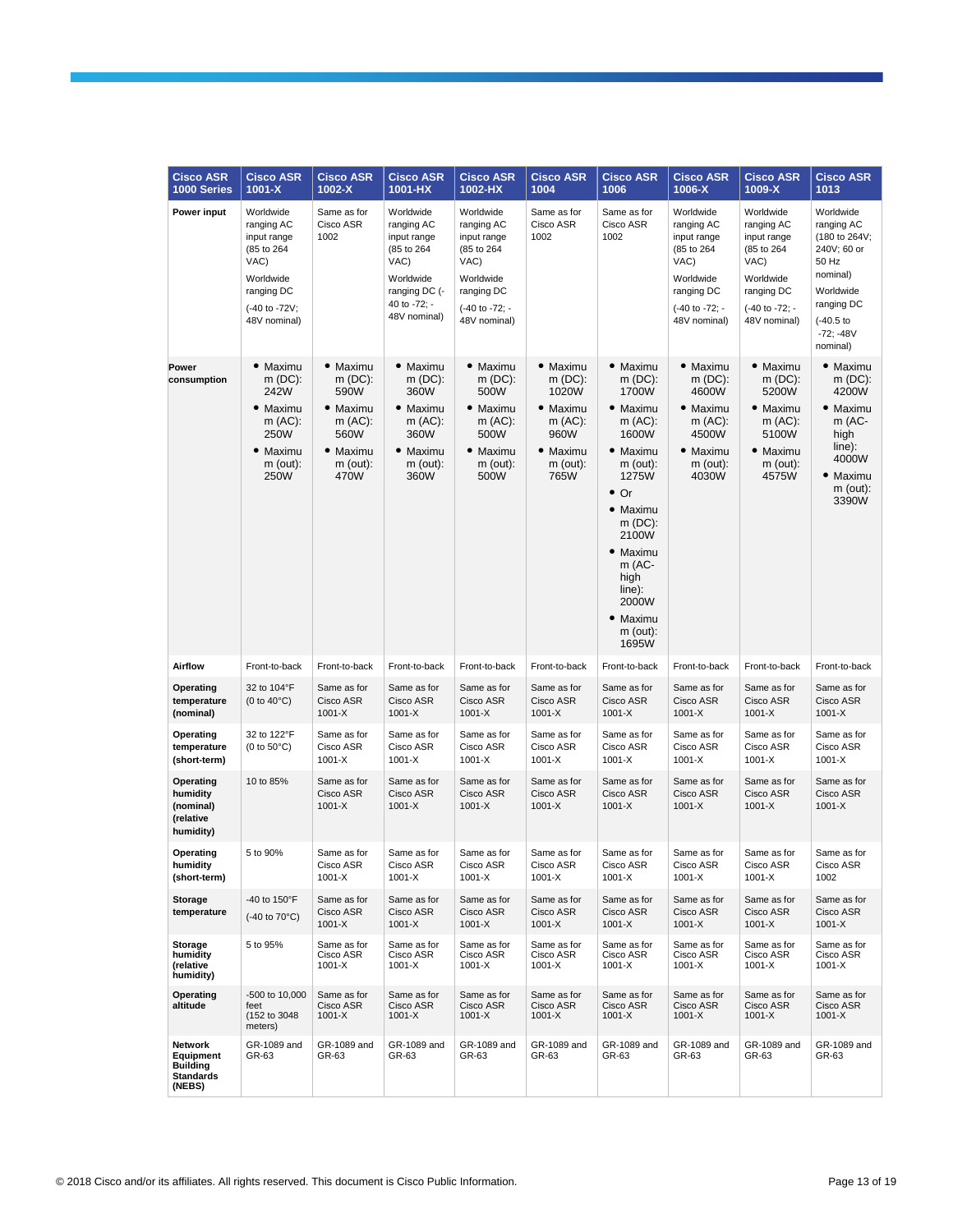| <b>Cisco ASR</b>        | <b>Cisco ASR</b>                                                                                                                                                                                                                                                                                                                                                                                                                                                                                                                                     | <b>Cisco ASR</b>                       | <b>Cisco ASR</b>                                                                                                                                                                                                                                                                                                                                                                                                                                                                                                                                                                                                                                                                                                                                                                                                                           | <b>Cisco ASR</b>                                                                                                                                                                                                                                                                                                                                                                                                                                                                                                                                                                                                                                                                                                                                                                                                                                        | <b>Cisco ASR</b>                       | <b>Cisco ASR</b>                       | <b>Cisco ASR</b>                       | <b>Cisco ASR</b>                       | <b>Cisco ASR</b>                       |
|-------------------------|------------------------------------------------------------------------------------------------------------------------------------------------------------------------------------------------------------------------------------------------------------------------------------------------------------------------------------------------------------------------------------------------------------------------------------------------------------------------------------------------------------------------------------------------------|----------------------------------------|--------------------------------------------------------------------------------------------------------------------------------------------------------------------------------------------------------------------------------------------------------------------------------------------------------------------------------------------------------------------------------------------------------------------------------------------------------------------------------------------------------------------------------------------------------------------------------------------------------------------------------------------------------------------------------------------------------------------------------------------------------------------------------------------------------------------------------------------|---------------------------------------------------------------------------------------------------------------------------------------------------------------------------------------------------------------------------------------------------------------------------------------------------------------------------------------------------------------------------------------------------------------------------------------------------------------------------------------------------------------------------------------------------------------------------------------------------------------------------------------------------------------------------------------------------------------------------------------------------------------------------------------------------------------------------------------------------------|----------------------------------------|----------------------------------------|----------------------------------------|----------------------------------------|----------------------------------------|
| 1000 Series             | $1001 - X$                                                                                                                                                                                                                                                                                                                                                                                                                                                                                                                                           | $1002 - X$                             | 1001-HX                                                                                                                                                                                                                                                                                                                                                                                                                                                                                                                                                                                                                                                                                                                                                                                                                                    | 1002-HX                                                                                                                                                                                                                                                                                                                                                                                                                                                                                                                                                                                                                                                                                                                                                                                                                                                 | 1004                                   | 1006                                   | 1006-X                                 | $1009-X$                               | 1013                                   |
| <b>EMC</b><br>standards | $\bullet$ FCC 47<br><b>CFR</b><br>Part 15<br>Class A<br>$\bullet$ VCCI<br>Class A<br>• AS/NSZ<br>Class A<br>• ICES-<br>003<br>Class A<br>• EN5502<br>2/CISPR<br>22<br>Informati<br>on<br>Technol<br>ogy<br>Equipme<br>nt<br>(Emissio<br>ns)<br>• EN5502<br>4/CISPR<br>24<br>Informati<br>on<br>Technol<br>ogy<br>Equipme<br>nt<br>• (Immunit<br>y)<br>$\bullet$ EN300<br>386<br>Telecom<br>municati<br>ons<br>Network<br>Equipme<br>nt<br>$\bullet$ (EMC)<br>• EN5008<br>$2 -$<br>1/EN610<br>$00 - 6 - 1$<br>Generic<br>Immunit<br>У<br>Standar<br>d | Same as for<br>Cisco ASR<br>$1001 - X$ | <b>Emissions</b><br>$\bullet$ FCC<br>47CFR1<br>5<br>Class A<br>• AS/NZS<br><b>CISPR</b><br>22<br>$\bullet$ CISPR<br>22<br>Class A<br>• EN5502<br>2 Class<br>Α<br>• ICES-<br>003<br>Class A<br>• VCCI<br>Class A<br>$\bullet$ CNS-<br>13438<br>Class A<br>• EN6100<br>$0 - 3 - 2$<br>• EN6100<br>$0 - 3 - 3$<br><b>Immunity</b><br>$\bullet$ IEC/EN6<br>1000-4-<br>$\overline{2}$<br>Electrost<br>atic<br>Discharg<br>e<br>Immunit<br>У<br>$\bullet$ IEC/EN6<br>1000-4-<br>3<br>Radiate<br>d<br>Immunit<br>У<br>$\bullet$ IEC/EN6<br>1000-4-<br>4 EFT-B<br>Immunit<br>У<br>$\bullet$ IEC/EN6<br>1000-4-<br>5 Surge<br>$\bullet$ IEC/EN6<br>$1000 - 4 -$<br>6<br>Immunit<br>y to<br>Conduct<br>ed<br>Disturba<br>nces<br>$\bullet$ IEC/EN6<br>1000-4-<br>8 Power<br>Frequen<br>cy<br>Magneti<br>c Field<br>Immunit<br>y<br>$\bullet$ IEC/EN6 | <b>Emissions</b><br>$\bullet$ FCC<br>47CFR1<br>5<br>Class A<br>• AS/NZS<br><b>CISPR</b><br>22<br>$\bullet$ CISPR<br>22<br>Class A<br>• EN5502<br>2 Class<br>Α<br>$\bullet$ ICES-<br>003<br>Class A<br>$\bullet$ VCCI<br>Class A<br>$\bullet$ CNS-<br>13438<br>Class A<br>• EN6100<br>$0 - 3 - 2$<br>• EN6100<br>$0 - 3 - 3$<br><b>Immunity</b><br>$\bullet$ IEC/EN6<br>1000-4-<br>2<br>Electrost<br>atic<br>Discharg<br>е<br>Immunit<br>У<br>$\bullet$ IEC/EN6<br>1000-4-<br>3<br>Radiate<br>d<br>Immunit<br>У<br>$\bullet$ IEC/EN6<br>1000-4-<br>4 EFT-B<br>Immunit<br>у<br>$\bullet$ IEC/EN6<br>$1000 - 4 -$<br>5 Surge<br>$\bullet$ IEC/EN6<br>$1000 - 4 -$<br>6<br>Immunit<br>y to<br>Conduct<br>ed<br>Disturba<br>nces<br>$\bullet$ IEC/EN6<br>$1000 - 4 -$<br>8 Power<br>Frequen<br>сy<br>Magneti<br>c Field<br>Immunit<br>У<br>$\bullet$ IEC/EN6 | Same as for<br>Cisco ASR<br>$1001 - X$ | Same as for<br>Cisco ASR<br>$1001 - X$ | Same as for<br>Cisco ASR<br>$1001 - X$ | Same as for<br>Cisco ASR<br>$1001 - X$ | Same as for<br>Cisco ASR<br>$1001 - X$ |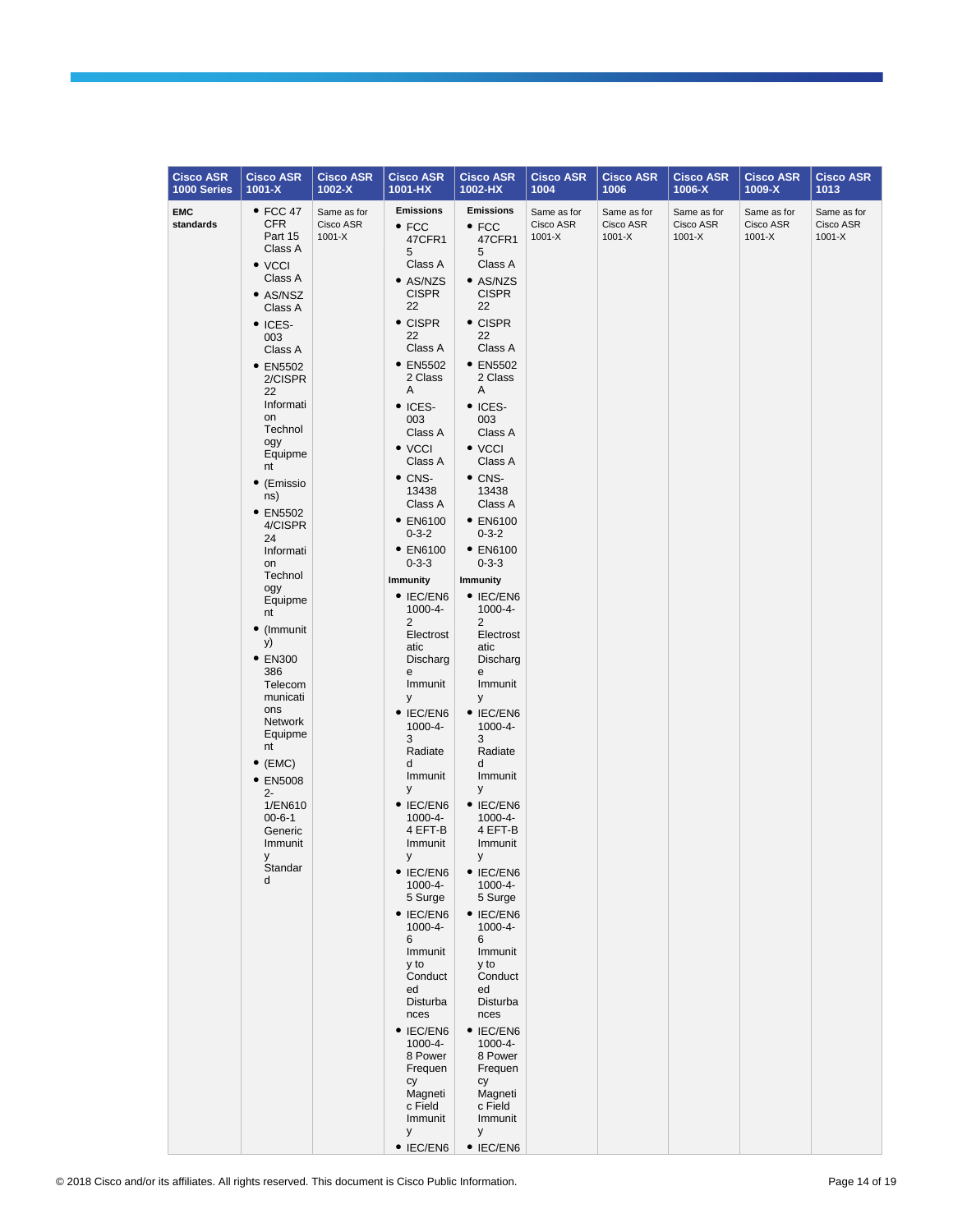| <b>Cisco ASR</b><br>1000 Series | <b>Cisco ASR</b><br>$1001 - X$                      | <b>Cisco ASR</b><br>$1002 - X$                      | <b>Cisco ASR</b><br>1001-HX                                                                                                                                                                                                                                                                                                                                    | <b>Cisco ASR</b><br>1002-HX                                                                                                                                                                                                                                                                                                                                                   | <b>Cisco ASR</b><br>1004                            | <b>Cisco ASR</b><br>1006                            | <b>Cisco ASR</b><br>1006-X                          | <b>Cisco ASR</b><br>1009-X                          | <b>Cisco ASR</b><br>1013                            |
|---------------------------------|-----------------------------------------------------|-----------------------------------------------------|----------------------------------------------------------------------------------------------------------------------------------------------------------------------------------------------------------------------------------------------------------------------------------------------------------------------------------------------------------------|-------------------------------------------------------------------------------------------------------------------------------------------------------------------------------------------------------------------------------------------------------------------------------------------------------------------------------------------------------------------------------|-----------------------------------------------------|-----------------------------------------------------|-----------------------------------------------------|-----------------------------------------------------|-----------------------------------------------------|
|                                 |                                                     |                                                     | 1000-4-<br>11<br>Voltage<br>Dips,<br>Short<br>Interrupti<br>ons, and<br>Voltage<br>Variation<br>s                                                                                                                                                                                                                                                              | 1000-4-<br>11<br>Voltage<br>Dips,<br>Short<br>Interrupti<br>ons, and<br>Voltage<br>Variation<br>s                                                                                                                                                                                                                                                                             |                                                     |                                                     |                                                     |                                                     |                                                     |
|                                 |                                                     |                                                     | <b>ETSI/EN</b>                                                                                                                                                                                                                                                                                                                                                 | <b>ETSI/EN</b>                                                                                                                                                                                                                                                                                                                                                                |                                                     |                                                     |                                                     |                                                     |                                                     |
|                                 |                                                     |                                                     | • EN5502<br>2/CISPR<br>22<br>Informati<br>on<br>Technol<br>ogy<br>Equipme<br>nt<br>(Emissio<br>ns)<br>• EN5502<br>4/CISPR<br>24<br>Informati<br>on<br>Technol<br>ogy<br>Equipme<br>nt<br>(Immunit<br>y)<br>• EN300<br>386<br>Telecom<br>municati<br>ons<br>Network<br>Equipme<br>nt<br>• EN5008<br>$2 -$<br>1/EN610<br>$00 - 6 - 1$<br>Generic<br>Immunit<br>у | • EN5502<br>2/CISPR<br>22<br>Informati<br>on<br>Technol<br>ogy<br>Equipme<br>nt<br>(Emissio<br>ns)<br>• EN5502<br>4/CISPR<br>24<br>Informati<br>on<br>Technol<br>ogy<br>Equipme<br>nt<br>(Immunit<br>y)<br>$\bullet$ EN300<br>386<br>Telecom<br>municati<br>ons<br><b>Network</b><br>Equipme<br>nt<br>• EN5008<br>$2 -$<br>1/EN610<br>$00 - 6 - 1$<br>Generic<br>Immunit<br>у |                                                     |                                                     |                                                     |                                                     |                                                     |
|                                 |                                                     |                                                     | Standar<br>d                                                                                                                                                                                                                                                                                                                                                   | Standar<br>d                                                                                                                                                                                                                                                                                                                                                                  |                                                     |                                                     |                                                     |                                                     |                                                     |
| Safety<br><b>Standard</b>       | UL60950-1<br><b>CSA C22.2</b><br>No. 60950-1-<br>03 | UL60950-1<br><b>CSA C22.2</b><br>No. 60950-1-<br>03 | UL60950-1<br><b>CSA C22.2</b><br>No. 60950-1-<br>03                                                                                                                                                                                                                                                                                                            | UL60950-1<br><b>CSA C22.2</b><br>No. 60950-1-<br>03                                                                                                                                                                                                                                                                                                                           | UL60950-1<br><b>CSA C22.2</b><br>No. 60950-1-<br>03 | UL60950-1<br><b>CSA C22.2</b><br>No. 60950-1-<br>03 | UL60950-1<br><b>CSA C22.2</b><br>No. 60950-1-<br>03 | UL60950-1<br><b>CSA C22.2</b><br>No. 60950-1-<br>03 | UL60950-1<br><b>CSA C22.2</b><br>No. 60950-1-<br>03 |
|                                 | EN 60950-1                                          | EN 60950-1                                          | EN 60950-1                                                                                                                                                                                                                                                                                                                                                     | EN 60950-1                                                                                                                                                                                                                                                                                                                                                                    | EN 60950-1                                          | EN 60950-1                                          | EN 60950-1                                          | EN 60950-1                                          | EN 60950-1                                          |
|                                 | IEC 60950-1<br>AS/NZS<br>60950.1                    | IEC 60950-1<br>AS/NZS<br>60950.1                    | IEC 60950-1<br>AS/NZS<br>60950.1                                                                                                                                                                                                                                                                                                                               | IEC 60950-1<br>AS/NZS<br>60950.1                                                                                                                                                                                                                                                                                                                                              | IEC 60950-1<br>AS/NZS<br>60950.1                    | IEC 60950-1<br>AS/NZS<br>60950.1                    | IEC 60950-1<br>AS/NZS<br>60950.1                    | IEC 60950-1<br>AS/NZS<br>60950.1                    | IEC 60950-1<br>AS/NZS<br>60950.1                    |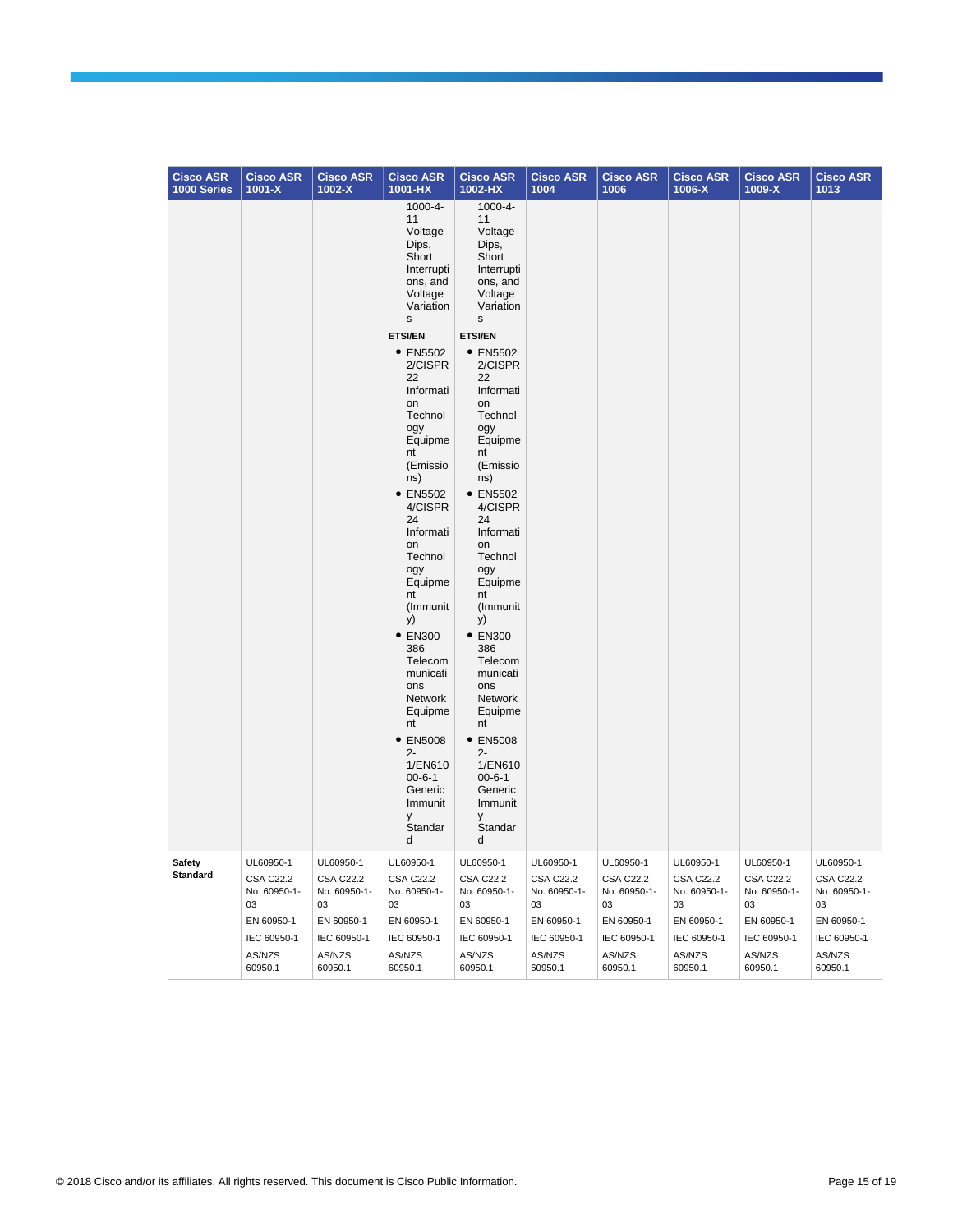## Ordering Information

#### [Cisco ONE Software for WAN](https://www.cisco.com/c/en/us/products/collateral/software/one-wan/datasheet-c78-733012.html) is available for the ASR 1000 Series

Cisco ONE Software offers a complete solution that delivers an optimal experience over any connection while helping you get the most from your WAN investment with secure, fault-tolerant connectivity.

Benefits:

- Connect branch offices and your campus securely at an optimal cost by improving application performance through application protocol acceleration and optimization techniques that offload the WAN.
- Integrate voice and video across branch offices and your campus to increase productivity.

For ordering information for Cisco ONE Software for the ASR 1000 Series, go to [https://www.cisco.com/c/en/us/products/software/one-wan/wan-part-numbers.html.](https://www.cisco.com/c/en/us/products/software/one-wan/wan-part-numbers.html)

#### Support for Cisco Software-Defined WAN

The ASR 1000 series is optimized for Cisco Software Defined WAN (SD-WAN). For enterprises, this means that business critical applications run faster, with more reliability and reduced operational expenditure (OpEx). Cisco SD-WAN achieves this by making all branches and Data Centers have the ability to monitor, control, move and report on streams of application data such as specific web (HTTP) traffic for example. The ASR 1000 series has deep packet inspection capability and can accurately identify and control thousands of different applications including custom in-house enterprise applications.

The entire SD-WAN implementation on the ASR 1000 is implemented by managing the end device either from the Cloud or On-Premise through ascending levels of throughput based licenses. All licenses that support Cisco SD-WAN, whether On-Premise or on Cloud are all enabled using Subscription Licenses. These subscription licenses enable all customers to seamlessly transition between On-Premise and Cloud management as needed. The license tiers are structured to support the growth in business needs through simple subscriptions that help simplify the journey to intent-based networking for the WAN.

Cisco SD-WAN subscriptions are aligned across three subscription licenses of **DNA Essentials, DNA Advantage and Cisco ONE Advantage,** each expanding functionally**.** The **DNA Essentials on ISR 1000 and ISR 4000** covers all types of connectivity & router life cycle management, support for Network & application visibility coupled with basic premise and transport security. ASR 1000 series support two DNA tiers, DNA Advantage and Cisco ONE Advantage. The **DNA Advantage** provides for Advanced WAN topologies, Application aware policies supported by enhanced network security. The **Cisco ONE Advantage** provides for Cloud connectivity with unlimited segmentation, Advanced Application optimization & Network Analytics, secured by advanced threat protection.

For more information on Cisco SD-WAN please refer t[o https://www.cisco.com/c/en/us/products/software/one-wan](https://www.cisco.com/c/en/us/products/software/one-wan-subscription/index.html)[subscription/index.html](https://www.cisco.com/c/en/us/products/software/one-wan-subscription/index.html)

To place an order, visit the Cisco Commerce Workspace.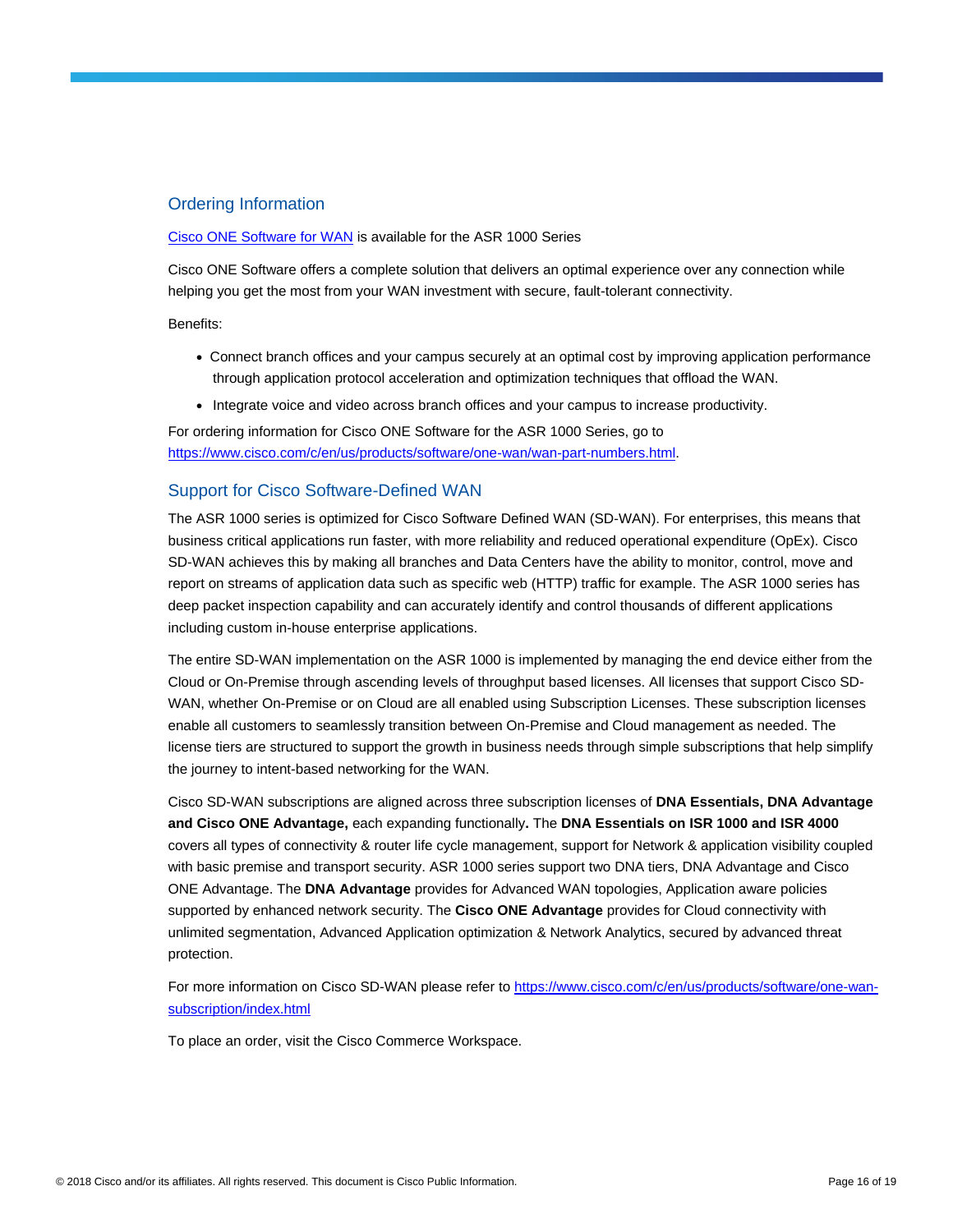To get started with the Cisco ASR 1000 Series, refer to the detailed product part numbers and descriptions in the following tables:

- Table 6: Chassis
- Table 7: Processor Modules
- Table 8: Interfaces and Modules

For software image, feature and upgrade license, and more details about the Cisco ASR 1000 Series bundles and how to order the Cisco ASR 1000 Series, refer to the [Cisco ASR 1000 Ordering Guide.](https://www.cisco.com/c/en/us/products/collateral/routers/asr-1000-series-aggregation-services-routers/product_bulletin_c07-448862.html)

**Table 6.** Ordering Information for Cisco ASR 1000 Series Chassis

| <b>Product Number</b>                           | <b>Product Description</b>                                                        |
|-------------------------------------------------|-----------------------------------------------------------------------------------|
| Cisco ASR 1000 Series Chassis                   |                                                                                   |
| <b>ASR1001-X</b>                                | Cisco ASR 1001-X System, Crypto, 6 built-in GE, Dual P/S                          |
| ASR1001-X=                                      | Cisco ASR 1001-X System, Crypto, 6 built-in GE, Dual P/S, Spare                   |
| <b>ASR 1001-HX</b>                              | Cisco ASR1001-HX System, 8x10GE+8x1GE, 2xP/S, optional crypto                     |
| <b>ASR 1001-HX=</b>                             | Cisco ASR1001-HX System, 8x10GE+8x1GE, 2xP/S, optional crypto, spare              |
| <b>ASR1002-HX</b>                               | Cisco ASR 1002-HX System, 4x10GE+4x1GE built-in, Dual P/S, optional crypto        |
| ASR1002-HX=                                     | Cisco ASR 1002-HX System, 4x10GE+4x1GE built-in, Dual P/S, optional crypto, spare |
| <b>ASR1002-X</b>                                | Cisco ASR 1002-X System, Crypto, 6 Built-In GE, Dual P/S                          |
| ASR1002-X=                                      | Cisco ASR 1002-X System, Crypto, 6 Built-In GE, Dual P/S, Spare                   |
| <b>ASR1004</b>                                  | Cisco ASR 1004 Chassis, Dual P/S                                                  |
| ASR1004=                                        | Cisco ASR 1004 Chassis, Dual P/S, Spare                                           |
| <b>ASR1006</b>                                  | Cisco ASR 1006 Chassis, Dual P/S                                                  |
| ASR1006=                                        | Cisco ASR 1006 Chassis, Dual P/S, Spare                                           |
| <b>ASR1006-X</b>                                | Cisco ASR 1006-X Chassis                                                          |
| ASR1006-X=                                      | Cisco ASR 1006-X Chassis, Spare                                                   |
| <b>ASR1009-X</b>                                | Cisco ASR 1009-X Chassis                                                          |
| ASR1009-X=                                      | Cisco ASR 1009-X Chassis, Spare                                                   |
| ASR1013                                         | Cisco ASR 1013 Chassis, Redundant P/S                                             |
| ASR1013=                                        | Cisco ASR 1013 Chassis, Redundant P/S, Spare                                      |
| <b>Cisco ASR 1000 Series USB Memory Options</b> |                                                                                   |
| MEMUSB-1024FT                                   | 1 GB USB Flash Token for Cisco ASR 1000 Series                                    |
| MEMUSB-1024FT=                                  | 1 GB USB Flash Token for Cisco ASR 1000 Series, Spare                             |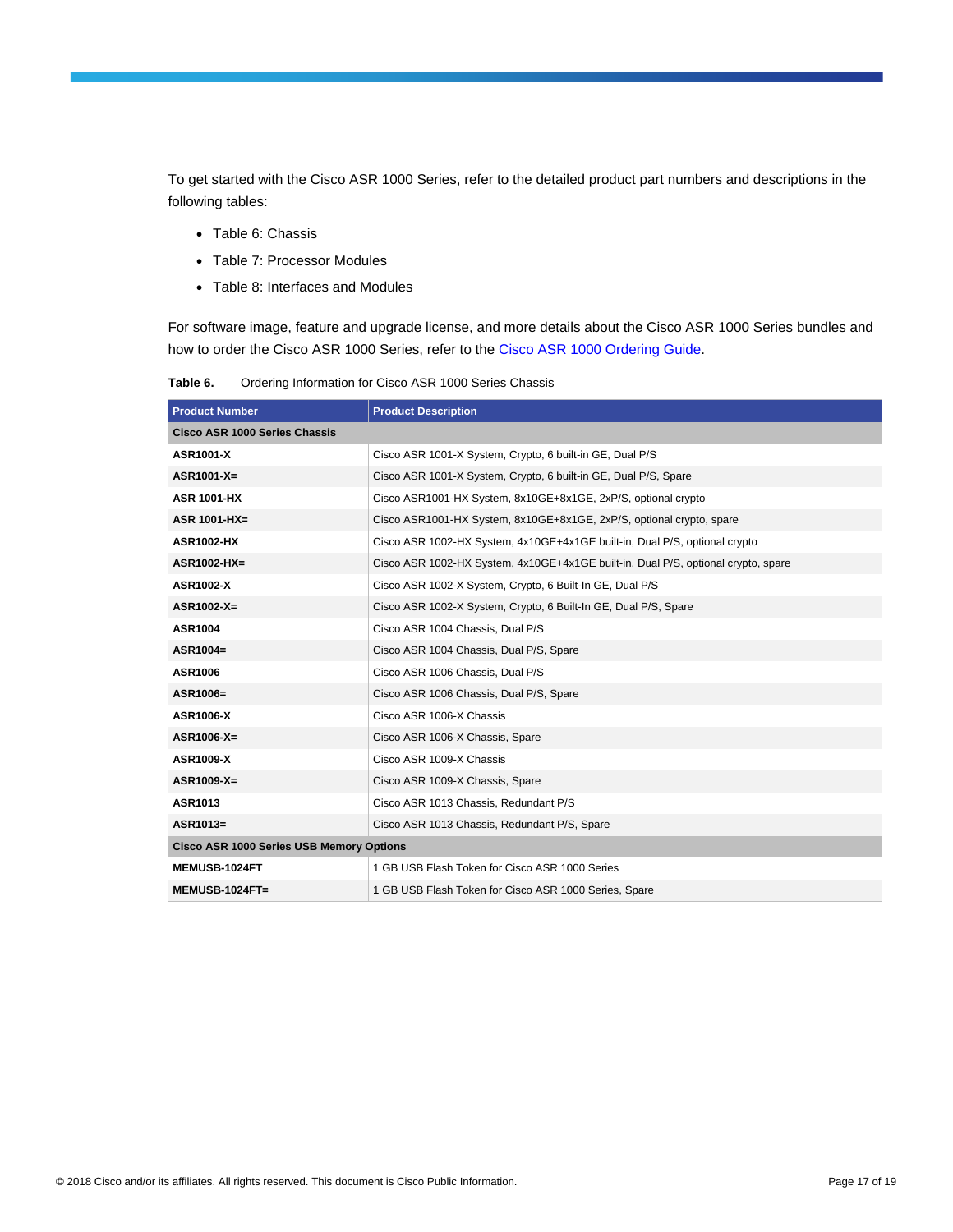| <b>Product Number</b>                             | <b>Product Description</b>                               |
|---------------------------------------------------|----------------------------------------------------------|
| Cisco ASR 1000 Series Embedded Services Processor |                                                          |
| ASR1000-ESP20                                     | Cisco ASR 1000 Embedded Services Processor, 20 Gb        |
| ASR1000-ESP20=                                    | Cisco ASR 1000 Embedded Services Processor, 20 Gb, Spare |
| ASR1000-ESP40                                     | Cisco ASR 1000 Embedded Services Processor, 40 Gb        |
| ASR1000-ESP40=                                    | Cisco ASR 1000 Embedded Services Processor, 40 Gb Spare  |
| ASR1000-ESP100                                    | Cisco ASR 1000 Embedded Services Processor, 100 Gb       |
| ASR1000-ESP100=                                   | Cisco ASR 1000 Embedded Services Processor, 100 Gb Spare |
| ASR1000-ESP200                                    | Cisco ASR 1000 Embedded Services Processor, 200 Gb       |
| ASR1000-ESP200=                                   | Cisco ASR 1000 Embedded Services Processor, 200 Gb Spare |
| Cisco ASR 1000 Series Route Processor             |                                                          |
| <b>ASR1000-RP2</b>                                | Cisco ASR 1000 Route Processor 2                         |
| ASR1000-RP2=                                      | Cisco ASR 1000 Route Processor 2, Spare                  |
| ASR1000-RP3                                       | Cisco ASR 1000 Route Processor 3                         |
| ASR1000-RP3=                                      | Cisco ASR 1000 Route Processor 3, Spare                  |
| ASR1000-RP3-32G-2P                                | Cisco ASR1000 RP3 w/ 32 GB, 2 Pack                       |
| ASR1000-RP3-64G-2P                                | Cisco ASR1000 RP3 w/ 64 GB, 2 Pack                       |

#### **Table 7.** Ordering Information for Processor Modules

**Table 8.** Ordering Information for Interfaces and Modules

| <b>Product Number</b>                                                 | <b>Product Description</b>                                                   |
|-----------------------------------------------------------------------|------------------------------------------------------------------------------|
| Cisco ASR 1000 Series SPA Interface Processor and Ethernet Line Cards |                                                                              |
| ASR1000-SIP40                                                         | Cisco ASR 1000 SPA Interface Processor 40                                    |
| ASR1000-SIP40=                                                        | Cisco ASR 1000 SPA Interface Processor 40, SPARE                             |
| <b>ASR1000-6TGE</b>                                                   | Cisco ASR 1000 Fixed Ethernet Line Card, 6X10GE                              |
| ASR1000-6TGE=                                                         | Cisco ASR 1000 Fixed Ethernet Line Card, 6X10GE, Spare                       |
| ASR1000-2T+20X1GE                                                     | Cisco ASR 1000 Fixed Ethernet Line Card, 2X10GE + 20X1GE                     |
| ASR1000-2T+20X1GE=                                                    | Cisco ASR 1000 Fixed Ethernet Line Card, 2X10GE + 20X1GE, Spare              |
| ASR1000-MIP100                                                        | Cisco ASR 1000 Ethernet Line Card, 100 Gb Modular Interface Processor        |
| ASR1000-MIP100=                                                       | Cisco ASR 1000 Ethernet Line Card, 100 Gb Modular Interface Processor, spare |
| <b>EPA-1X100GE</b>                                                    | Cisco ASR 1000 1x100GE Ethernet Port Adapter                                 |
| $EPA-1X100GE=$                                                        | Cisco ASR 1000 1x100GE Ethernet Port Adapter, spare                          |
| EPA-2X40GE                                                            | Cisco ASR 1000 2x40GE Ethernet Port Adapter (Native QSFP)                    |
| $EPA-2X40GE=$                                                         | Cisco ASR 1000 2x40GE Ethernet Port Adapter (Native QSFP), spare             |
| EPA-1X40GE                                                            | Cisco ASR 1000 1x40GE Ethernet Port Adapter                                  |
|                                                                       | (2 physical QSFP ports – optional license to enable $2^{nd}$ port)           |
| $EPA-1X40GE=$                                                         | Cisco ASR 1000 1x40GE Ethernet Port Adapter                                  |
|                                                                       | (2 physical QSFP ports – optional license to enable $2^{nd}$ port), spare    |
| L-FLA1-EPA-1X40GE                                                     | Cisco ASR 1000 1x40GE e-Delivery Port License for EPA-1X40GE                 |
| EPA-QSFP-1X100GE                                                      | Cisco ASR 1000 1x100GE QSFP Ethernet Port Adapter                            |
| EPA-QSFP-1X100GE=                                                     | Cisco ASR 1000 1x100GE QSFP Ethernet Port Adapter, spare                     |
| EPA-CPAK-2X40GE                                                       | Cisco ASR 1000 2x40GE Ethernet Port Adapter (breakout cable)                 |
| EPA-CPAK-2X40GE=                                                      | Cisco ASR 1000 2x40GE Ethernet Port Adapter (breakout cable), spare          |
| <b>EPA-10X10GE</b>                                                    | Cisco ASR 1000 10x10GE Ethernet Port Adapter                                 |
| EPA-10X10GE=                                                          | Cisco ASR 1000 10x10GE Ethernet Port Adapter, spare                          |